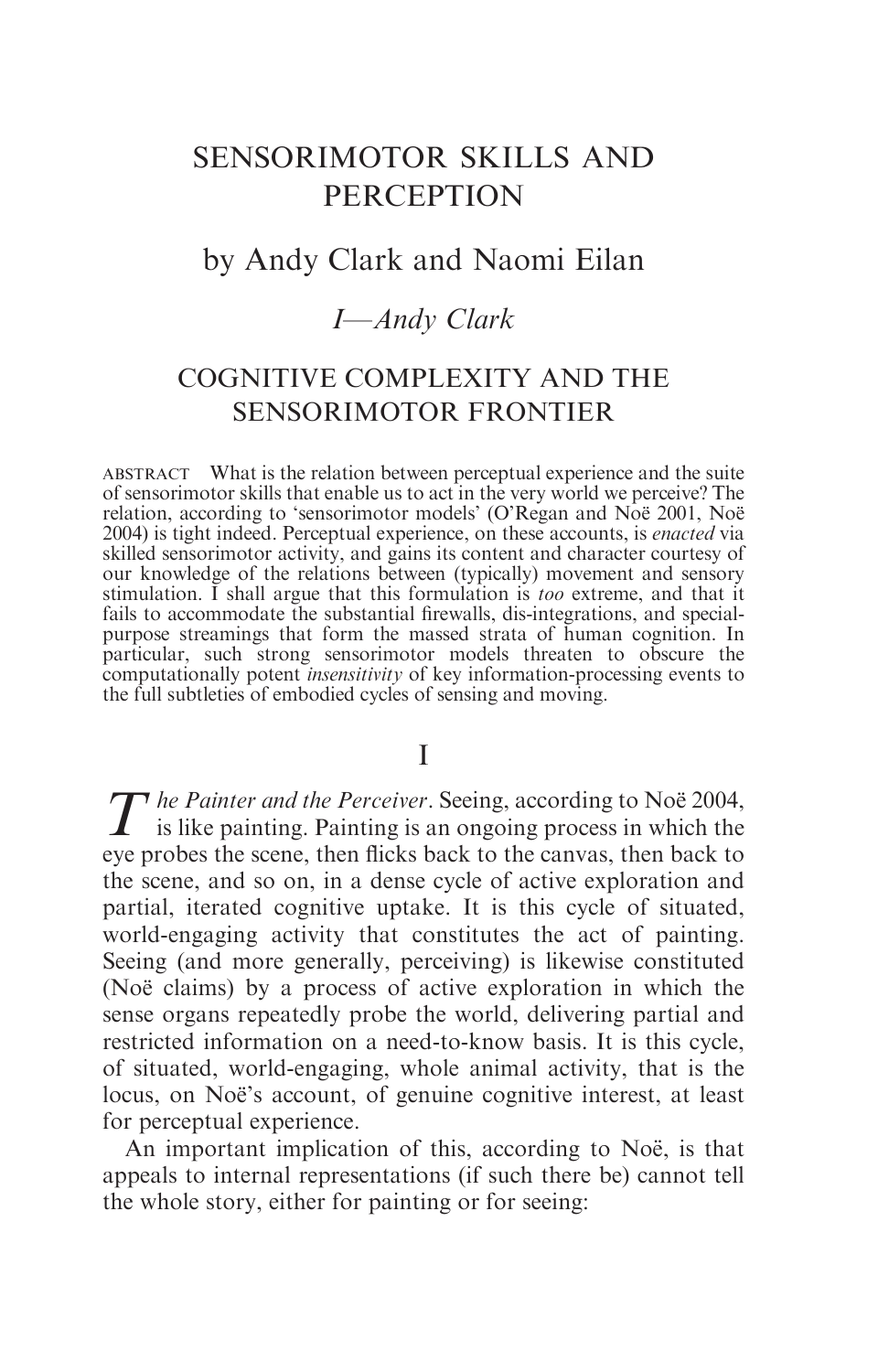The causally sufficient substrate of the production of the picture is surely not the internal states of the painter, but rather the dynamic pattern of engagement among the painter, the scene and the canvass. Why not say the same thing about seeing? Seeing, on this approach, would depend on brain, body and world. (Noë 2004, p. 223)

In the case of seeing (and perceiving in general) a theoretical construct peculiarly well-suited to this dynamic target is the notion of sensorimotor dependencies (aka sensorimotor contingencies—see O'Regan and Noë 2001). Sensorimotor dependencies are relations between movement or change and sensory stimulation. Such relations may be of many kinds (see below) but what they all have in common is that they concern a kind of loop or cycle linking real-world objects and properties with systematically changing patterns of sensory stimulation. These changing patterns of sensory stimulation may be caused by the movements of the subject (this is the central case), as when we use head and eye movements to scan a visual scene. Or they may be caused by movements of the object itself, or be due to other elements in the environmental frame (such as changes in illumination or light source). In addition, some features of these various kinds of changing pattern will be due to properties of the objects themselves (for example, the self-similarity of a straight horizontal line along its length, giving rise to an unchanging pattern of retinal stimulation as the eye tracks along the line (see O'Regan and Noë 2001, p. 942), while others will be due to the idiosyncrasies of the human visual apparatus (for instance, the same straight line projected onto the retina distorts dramatically as the eye moves up and down, due to the curvature of the eyeball (op. cit., p. 941)).

Usually, many kinds of sensorimotor dependence (some, as we have just seen, much more truly sensorimotor than others) are in play when we see an object. It is our implicit knowledge of these sensorimotor dependencies that explains, according to the strong sensorimotor model, both the contents and the character (visual, tactile, auditory, etc.) of our perceptual experiences. This stress on knowledge of (or expectations concerning) sensorimotor dependencies is meant as an alternative to standard appeals to qualia conceived as intrinsic, 'sensational' properties of experience. Instead of appreciating such mysterious intrinsic qualities in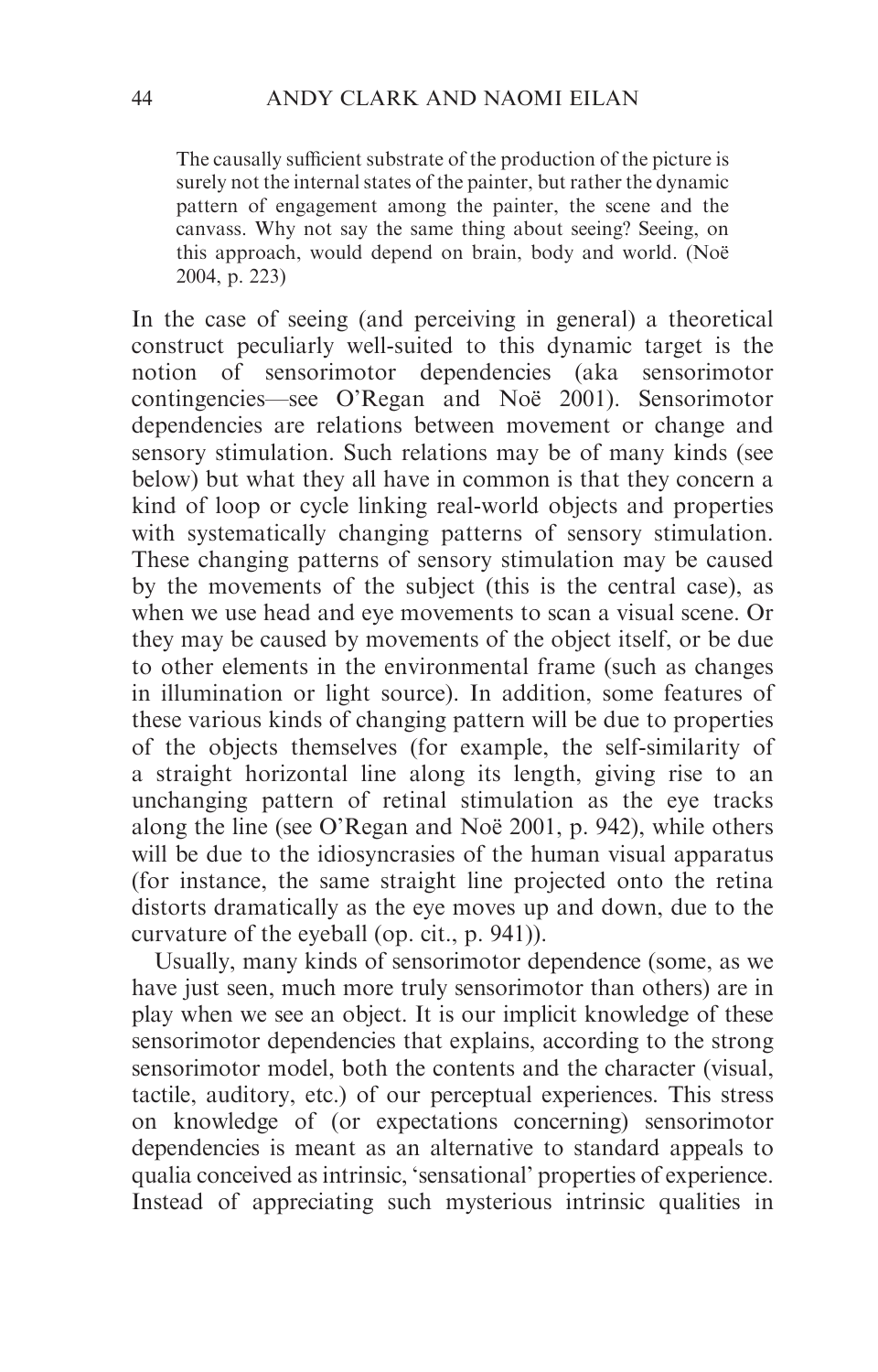experience, it is suggested, we *enact* (that is, by acting bring into being) perceptual experience.<sup>1</sup> In the case of shape and spatial properties, for example:

[T]he enactive view denies that we represent spatial properties in perception by correlating them with kinds of sensation. There is no sensation of roundness or distance, whether tactile, visual or otherwise. When we experience something as a cube in perception, we do so because we recognize that its appearance varies (or would vary) as a result of movement, that it exhibits a specific sensorimotor profile. (Noë 2004, pp.  $101-2$ )

Noë's account, taken as a whole, has at least three apparent virtues, some key aspects of which I shall be seeking (as far as possible) to preserve.

First, and most importantly, there is the emphasis on skills rather than on qualia as traditionally conceived.<sup>2</sup> Skill-based accounts (see also Pettit 2003, Clark 2000, Matthen 2005, and of course Dennett 1991) offer a powerful antidote to the venom of zombie thought experiments. $3\overline{1}$  In particular, the strong sensorimotor account would—if all worked out according to plan—ensure that sameness of world-engaging sensorimotor skills and discriminatory capacities implied sameness of perceptual experience. More demonstrably, the emphasis on world-engaging loops and knowledge of sensorimotor dependencies affords an elegant and compelling account of a range of real-world phenomena involving sensory substitution and neural re-wiring.

The classic example here is Tactile-Visual Sensory Substitution (TVSS; see Bach-y-Rita and Kercel 2002 for a recent review). Equally impressive, though perhaps less well known, is the

<sup>1.</sup> This general claim most strongly characterizes the work of O'Regan and Noë 2001 and Noë 2004. Historically, the view has roots that span science (especially ecological psychology; see Gibson 1979) and several influential philosophical traditions (ranging from Husserl 1907, Heidegger [1927] 1961 and Merleau-Ponty [1945] 1962, to Ryle [1949] 1990, MacKay 1967, and on to the original enactive approach of Varela, Thompson and Rosch 1991). It is also consistent with (but goes far beyond) the project of understanding mind and cognition in ways that are heavily 'actionoriented' (Clark 1997) and that stress the importance of body, action, and the canny use of environmental structure (for example, Hurley 1998, Ballard et al. 1997, Hutchins 1995, Churchland, Ramachandran and Sejnowski 1994, Thelen and Smith 1994)).

<sup>2.</sup> For an excellent (though itself sceptical) account of the traditional conception of qualia, see Pettit 2003.

 $\hat{3}$ . For Noë's own take on such thought experiments, see, for example, Noë 2004, p. 124.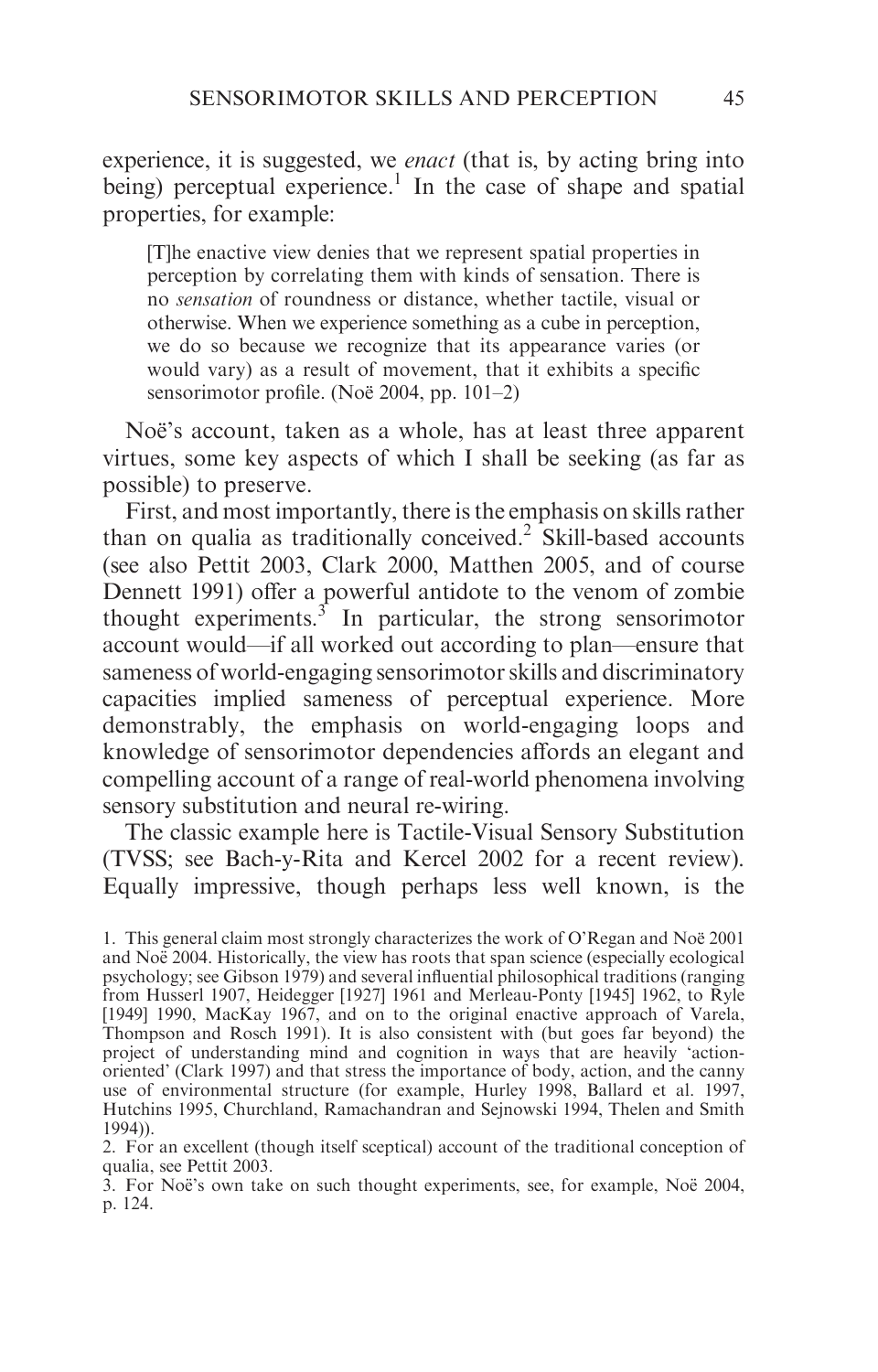auditory-visual substitution system (discussed in some detail in O'Regan and Noe¨ 2001), known as The Voice (see Meijer 1992). In this system, visual inputs to a head-mounted camera are systematically translated into audible patterns. Objects high in the visual field yield high-pitch sounds, while low ones yield low-pitch sounds. Lateral location is indicated by the balance of stereo sound, brightness by loudness of sound, and so on. Crucially, as you move the camera around, the sound changes, and over time subjects begin to learn the signature patterns (the sensorimotor dependencies) characteristic of different objects. In the original versions, subjects learnt to distinguish plants from statues, crosses from circles, and such like.

The overall effect, though powerful, fell short of creating a truly visual experience. But the claim of sensorimotor dependency theory is bold and clear: to whatever extent it is *possible* to recreate the same body of sensorimotor dependencies using an alternative route, you will recreate the full content and character of the original perceptual experience. This explains, according to  $O'$ Regan and Noë, why some of Bach-y-Rita's subjects report, for example, feeling as if they were seeing a looming ball when fitted with a TVSS system. By stressing similarities and differences in the profile of sensorimotor dependencies, Noë-style accounts neatly explain both the sense in which such systems create quasi-visual experiences and the ways in which the experiences thus generated (currently) fall short of those supported by the original routes. For example, there is a clear sensorimotor signature for a looming object whose invariant characteristics are as well captured by patterns of sound or tactile stimulation as they are by the (more typical) patterns of retinal stimulation. Very fine-grained colour information, by contrast, is currently not well captured by these kinds of substitution system. In each case, however, what is at issue is not the presence or absence of mysterious, ineffable qualia, but simply the presence or absence of distinctive loops linking real-world objects and properties to changing patterns of sensory stimulation.

The same story explains, we are told, the remarkable results concerning the rewiring of visual inputs to auditory cortex in young ferrets (Sur et al. 1999). Here, 'auditory' cortical areas become (thanks to the early re-wiring) involved in the kinds of sensorimotor loop characteristic of vision, and appear to support fully normal visual capacities in the modified ferret: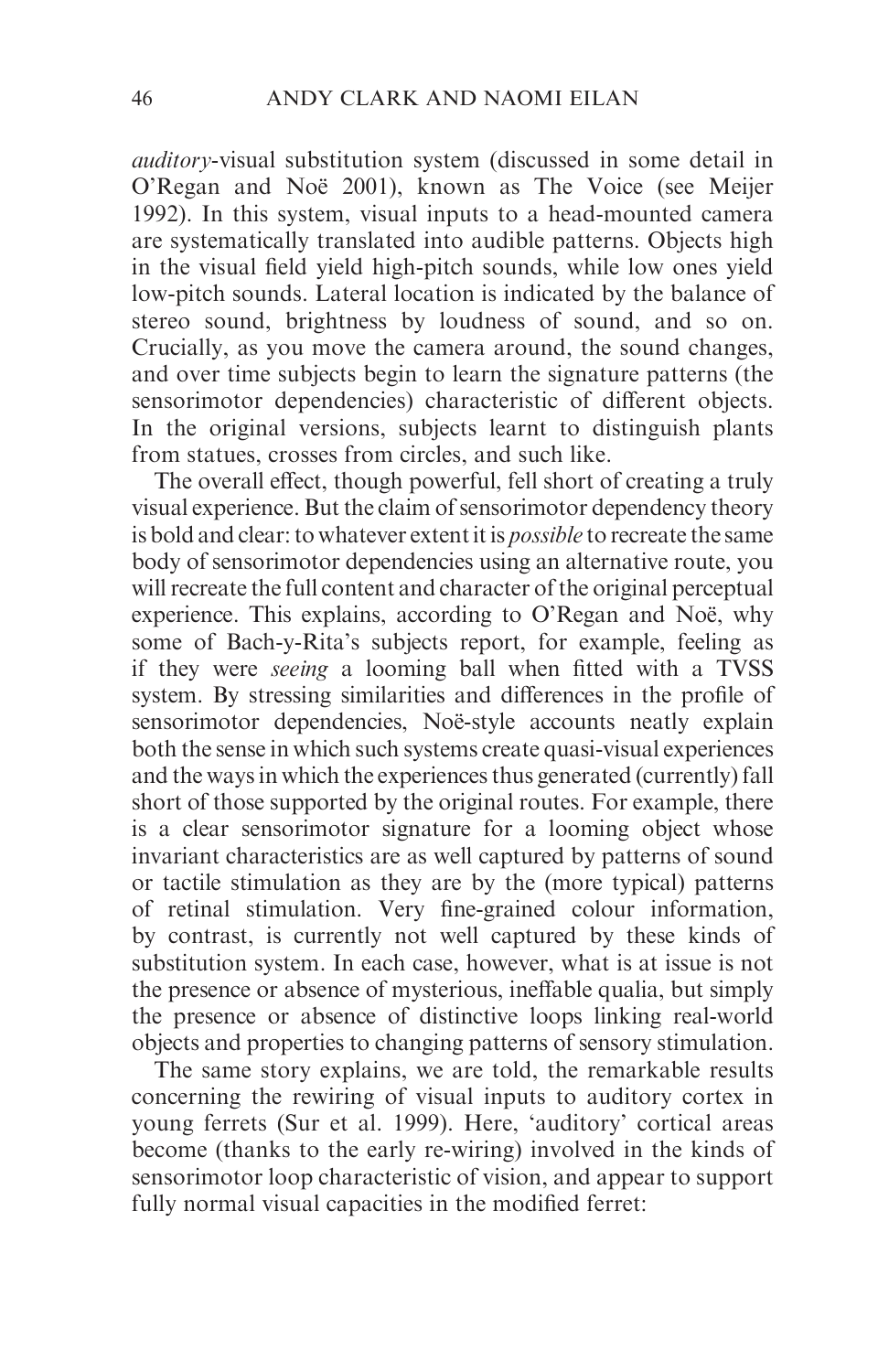Appropriately embedded in a 'visual' sensorimotor dynamic, neural activity in 'auditory' cortex in young ferrets takes on 'visual' functions. (Noë 2004. p. 227)

In short, appeals to the shape of a space of signature sensorimotor dependencies here replaces appeal either to the intrinsic properties of sensations (qualia) or to their more hardnosed (but arguably equally unexplanatory) cousins, the putative special properties of specific neural regions.

The sensorimotor account is thus meant to be successful in cases 'where neural accounts alone are explanatorily afloat' (Noë  $2004$ , p. 226). What does the work is simply 'the way neural systems subserve the activity of the embodied and embedded animal' (op. cit.). For Noë, then, experience is

not caused by and realized in the brain, although it depends causally on the brain. Experience is realized in the active life of the skilful animal. (Noë 2004, p. 226)

I shall argue that neural accounts need not be seen as quite so 'explanatorily afloat' even if we agree (as I think we should) that certain bodies of skill provide the key to understanding perceptual experience.

Second (in the list of possible virtues) is the sensorimotor model's recognition of the importance, power and scope of what (in the artificial neural network community) is known as prediction learning. Prediction learning is an ecologically plausible form of supervised learning. In supervised learning, an agent is provided with detailed feedback concerning the desired output for a given input. Since such training seems to require a well-informed, continually present teacher, its ecological plausibility, for most real-world learning situations, looks doubtful. In some cases, however, the world itself provides, at the very next time-step, precisely the training information we need. Such is the case if, for example, the task (typically, as presented to a Simple Recurrent Neural Net; see, for example, Elman 1995) is to predict the next sensory input itself, whether it be the next word in a sentence or the next 'frame' in an evolving visual scene. Such prediction, for a mobile embodied agent, often requires a double input, namely information concerning the current sensory state and information (for instance, in the form of efferent copy) concerning any motion command currently in play. Given these items of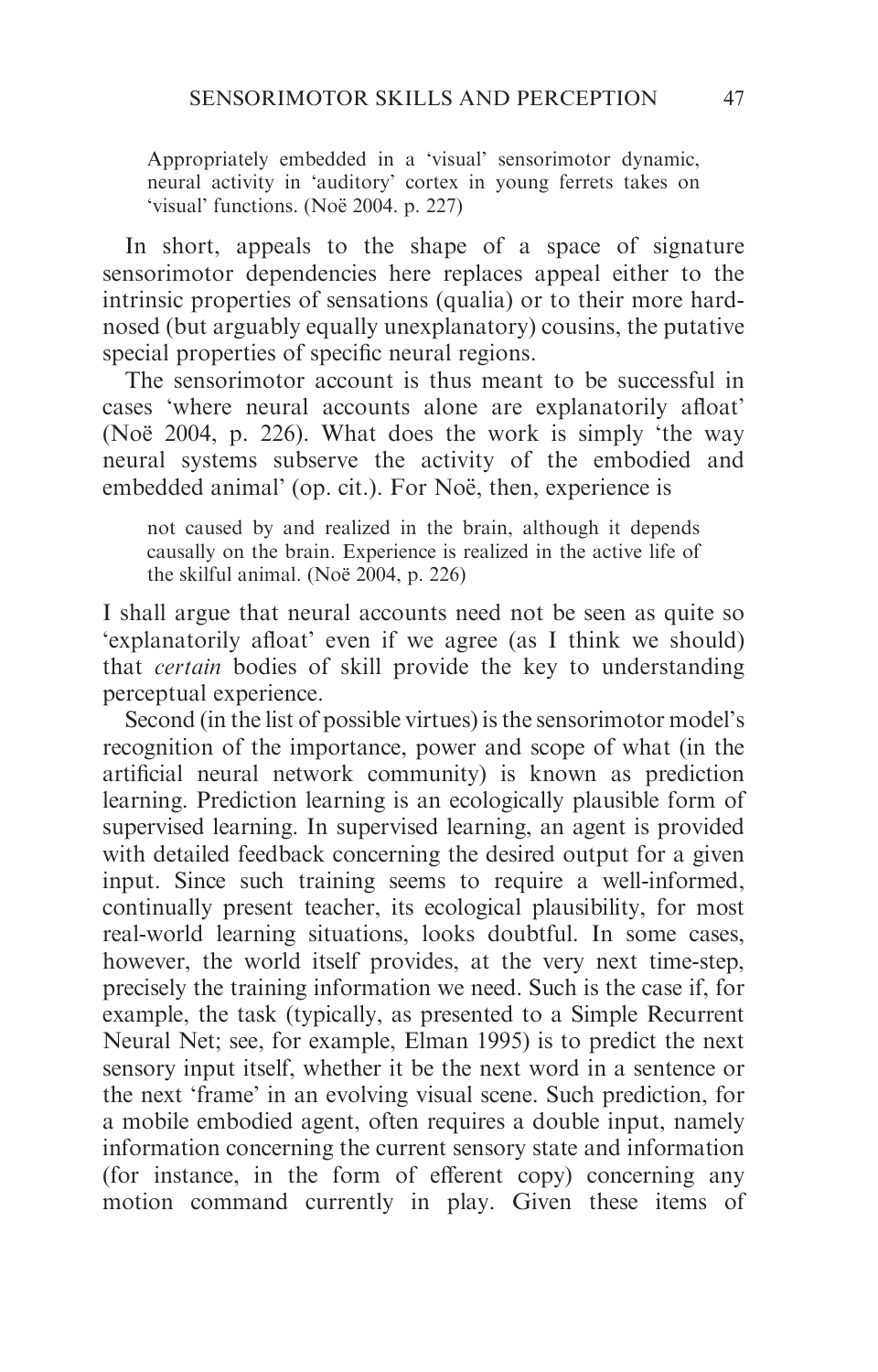information, a prediction can be made concerning the likely next sensory state. Such a prediction, in the visual case, will thus need to take into account both features of the scene and any motions of the agent, and can immediately be tested against the actual sensory stimulations duly delivered by the world.

Prediction learning has shown itself to be a valuable tool for the extraction of a number of important regularities, such as those characteristic of grammatical sentences, of shape, and of object-permanence. In a sense, Noë and his collaborators are extending this proven paradigm to attempt to account for the full spectrum of perceptual experience, whose contents and character are said to be sensitively dependent upon acquired expectations (implicit knowledge) concerning the ways sensory stimulation will morph and evolve with movement and other kinds of input-altering change. This is, it seems to me, precisely the kind of knowledge that would be embodied in the weights and connections of a neural network trained using a prediction learning regime.

Prediction learning is computationally potent, demonstrably possible, and almost certainly biologically actual. The standard models are, however (as we just saw), resolutely sub-personal, with the predictions defined over sensory patterns that obtain outwith any conscious awareness. On Noë's account, however, a critically important sub-class of cases are defined over consciously experienced perspectival properties ('P-properties'; see Noë 2004, p. 83) of objects. These are depicted as objective but relational properties: properties belonging to a perceiverobject pair situated in some larger environment:

That a plate has a given P-shape is a fact about the plate's shape, one determined by the plate's relation to the location of a perceiver, and to the ambient light. (Noë 2004, p. 83)

Importantly, P-properties are also depicted as 'looks of things, their visual appearances' (op. cit., p. 84), and thus as able to participate in phenomenologically salient bouts of prediction learning. Thus:

To see a circular plate from an angle, for example, is to see something with an elliptical P-shape, and it is to understand how that perspectival shape would vary as a function of one's (possible or actual) movements  $\dots$  (Noë 2004, p. 84)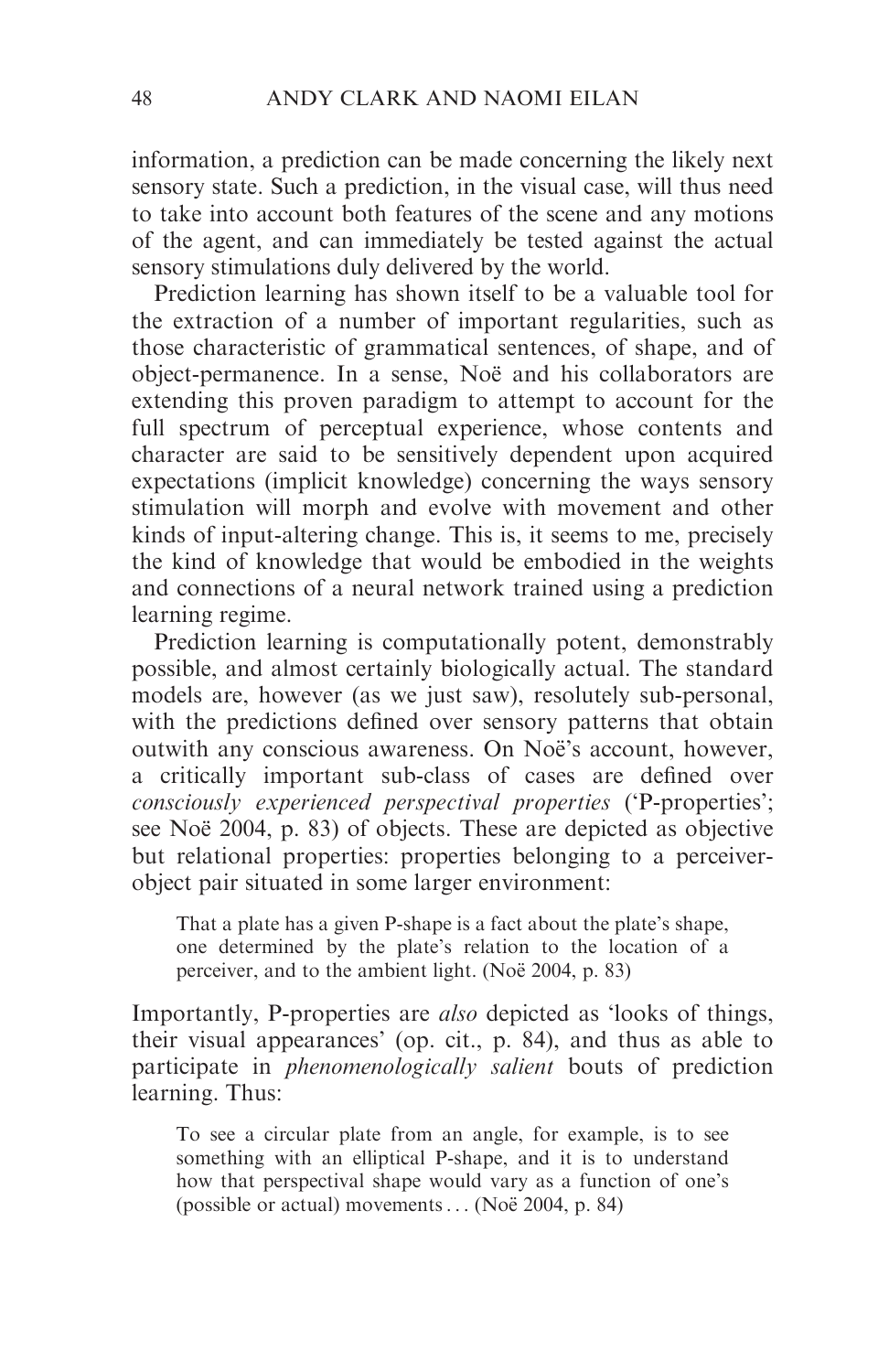But whilst agreeing that prediction learning is a powerful knowledge-extraction tool, especially in the perceptual arena, I am not convinced that mature perceptual experience is then constituted by<sup>4</sup> the running of (what might be thought of as) the prediction software itself. That is to say, I am not convinced that appeal to predictions (or expectations) concerning the next sensory stimulation directly and exhaustively explains (sub-personally) or even characterizes (personally) perceptual experience.

We shall return to these issues in subsequent sections. For the moment, it is useful simply to distinguish three different questions that may be asked:

- (1) What kinds of unconscious know-how drive or power our fluid sensorimotor engagements with the world?
- (2) What do we implicitly know about how our conscious perceptual experience will vary during with movement or change?
- (3) What determines the content and character of our conscious perceptual experience itself ?

These questions are all different, but the strong sensorimotor model tends to offer the same kind of answer (one that invokes implicit knowledge of sensorimotor dependencies) to them all. I shall argue, however, that while the appeal to knowledge of sensorimotor dependencies might well be crucial to answering the first (as when an agent deploys 'emulator circuitry' to anticipate sensory input and hence drive smooth reaching, etc.<sup>5</sup>), it is by no means obvious what role it should play in the other two. Probably we do (regarding question (2)) have expectations concerning the ways conscious experience will alter as we move etc., but it is not obvious that these expectations are crucial to the experience itself. Indeed (and moving on to question (3)) there is considerable evidence that perceptual experience is linked to specific forms of neural processing that are systematically insensitive to much of the fine detail of the sensorimotor loops themselves, thus casting doubt on the strong sensorimotor response to both these questions.

<sup>4.</sup> Noë uses 'constituted by' to mean something like 'realized by', and that is the sense intended here.

<sup>5.</sup> For one worked-out account of this, see Clark and Grush 1999.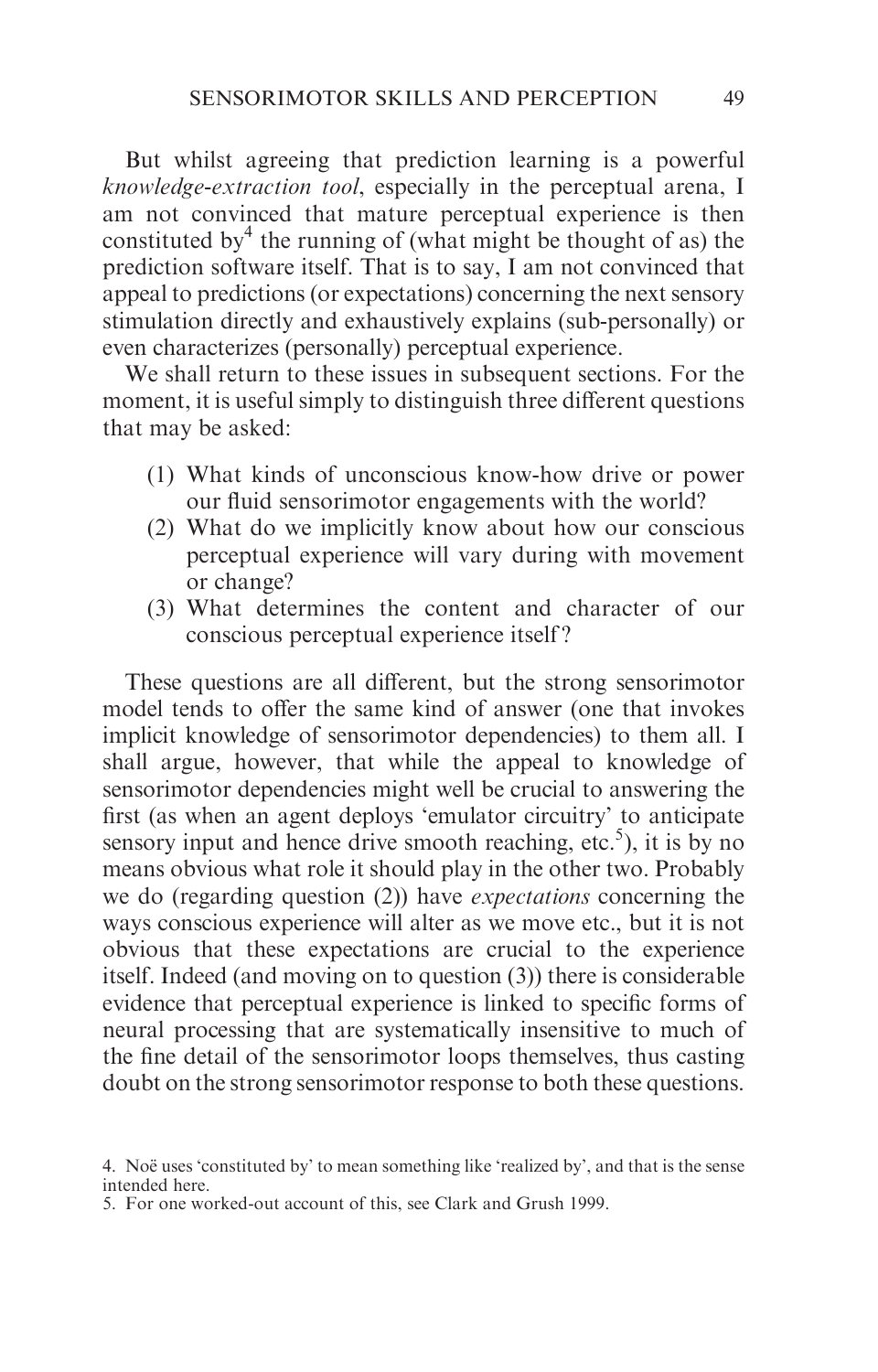The third and final virtue I want (very briefly) to mention is rather general, but both important and surprisingly delicate. It is that the sensorimotor model is well poised to accommodate narcissistic experience in an objective world. Talk of cognitive agents that, by their own activity, 'bring forth their worlds' can seem mysterious, if not mystical (see Clark and Mandik 2002 for some discussion). But, by linking the contents and character of perceptual experience rather directly to acquired expectations concerning patterns of sensorimotor dependence, the enactive framework is able to do justice both to the notion of an objective, mind-independent reality and to the sense in which the world as perceived is the world of a specific type of embodied agent. Such a (perceived) world is characterized by a suite of distinctive sensorimotor dependencies, whose nature sensitively determines the way the world is experienced through the senses.

According to this account, differently embodied beings will not be able to directly experience our perceptual world, not because it is populated by its own mysterious qualia but because they lack the requisite 'sensorimotor tuning' (Noë 2004, p. 156). It is a virtue of the sensorimotor model that it allows us to address this thorny topic in a straightforward manner. But it is a vice (or so I shall later suggest) that in doing so it implies that differently embodied beings necessarily inhabit different 'perceptual worlds'.

In general, then, I shall argue that in several domains the strong sensorimotor model takes us one step too far. By stressing skills, abilities and expectations, such accounts begin to offer a genuine alternative to traditional qualia-based approaches to perception and perceptual experience. But by focusing so much attention upon the sensorimotor frontier, they deprive us of the resources needed to construct a more nuanced and multi-layered model of perceptual experience, and risk obscuring some of the true complexity of our own cognitive condition.

### II

Sensorimotor (Hyper) Sensitivity. Strong sensorimotor models suffer, it seems to me, from a form of sensorimotor hypersensitivity. Such models, or so I shall argue, are hypersensitive to the very fine details of bodily form and dynamics and, as a result, are prematurely committed on a variety of prima facie open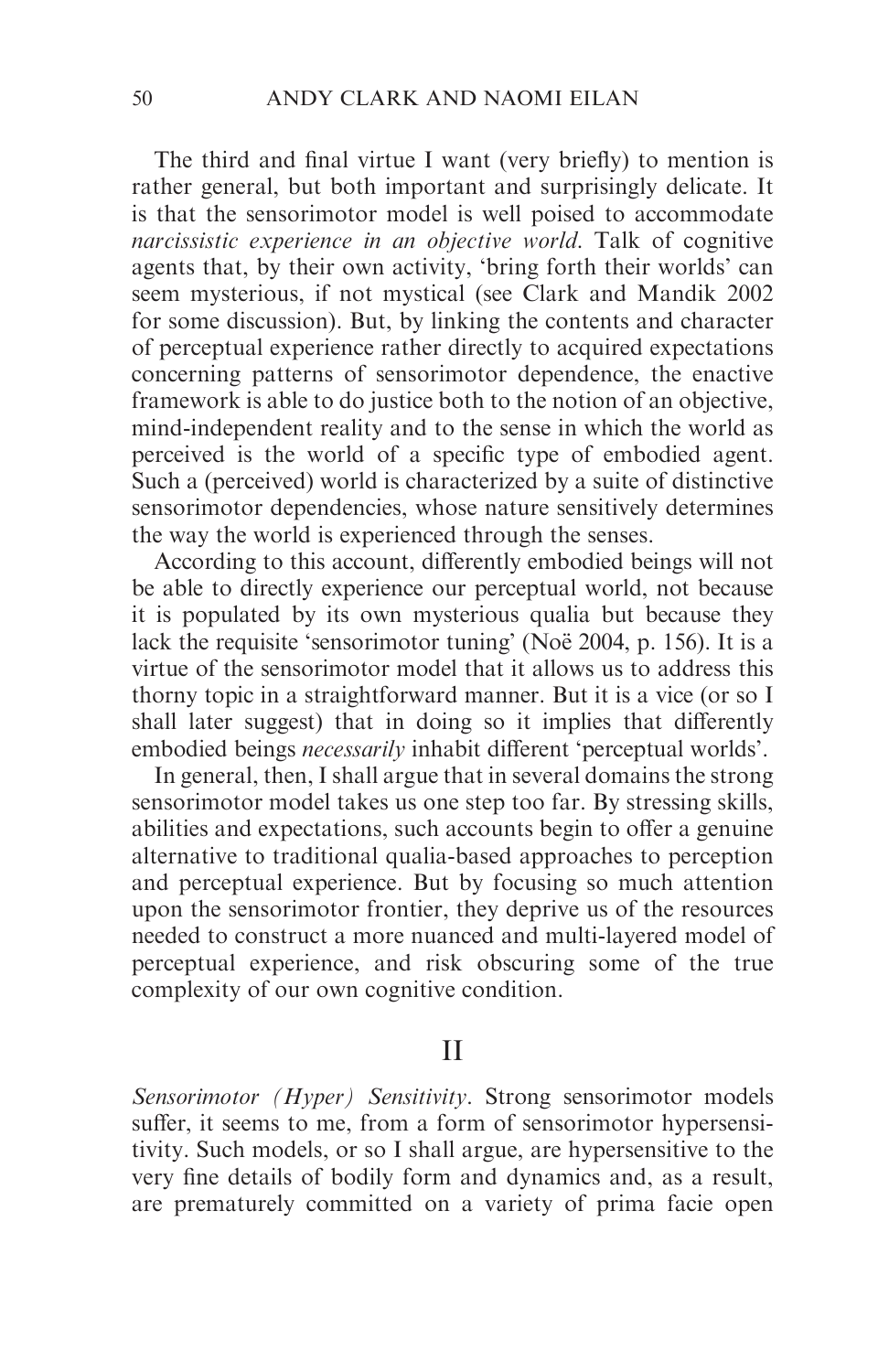(empirical) questions concerning the tightness of the relation between perceptual experience and embodied action.

To begin to bring this rather general concern into focus, consider first the matter of what Clark and Toribio (2001) dub 'sensorimotor chauvinism'. A sensorimotor chauvinist, as we use the term, is someone who holds, without compelling reason, that absolute sameness of perceptual experience requires absolute sameness of fine-grained sensorimotor profile. Noë (2004) is clear enough about this commitment. For example, in a discussion of the extent to which TVSS systems support 'similarity of experience' (to normal vision) Noë asserts that:

Tactile vision is vision-like to the extent that there exists a sensorimotor isomorphism between vision and tactile vision. But tactile vision is unlike vision precisely to the extent that this sensorimotor isomorphism fails to obtain. It will fail to obtain, in general, whenever the two candidate realizing systems differ . . . in their ability to subserve patterns of sensorimotor dependence. (Noë 2004, p. 27)

Expanding on this idea, Noë adds that:

Only a vibrator array with something like the functional multiplicity of the retina could support genuine (full-fledged, normal) vision. To make tactile vision more fully visual, then, we need to make the physical system on which it depends more like the human visual system. (Noë op. cit., pp.  $27-8$ )

Despite the superficially liberal appeal, in these quotes, to 'functional multiplicity', the required identity (for precise sameness of experience) actually reaches far down into the structure of the physical apparatus itself, and demands very fine-grained similarities of body and gross sensory equipment. O'Regan and Noë are more explicit:

For two systems to have the same knowledge of sensorimotor contingencies all the way down they will have to have bodies that are identical all the way down (at least in relevant respects). For only bodies that are alike in low-level detail can be functionally alike in the relevant ways. (O'Regan and Noë 2001, p. 1015)

While later on in Noë's single-author treatment he asserts that:

Creatures with bodies like ours would have systems that are visual in the way ours are. Indeed, only such systems can participate in the identical range of sensorimotor interactions that we participate in. (Noë 2004, p. 159, my italics)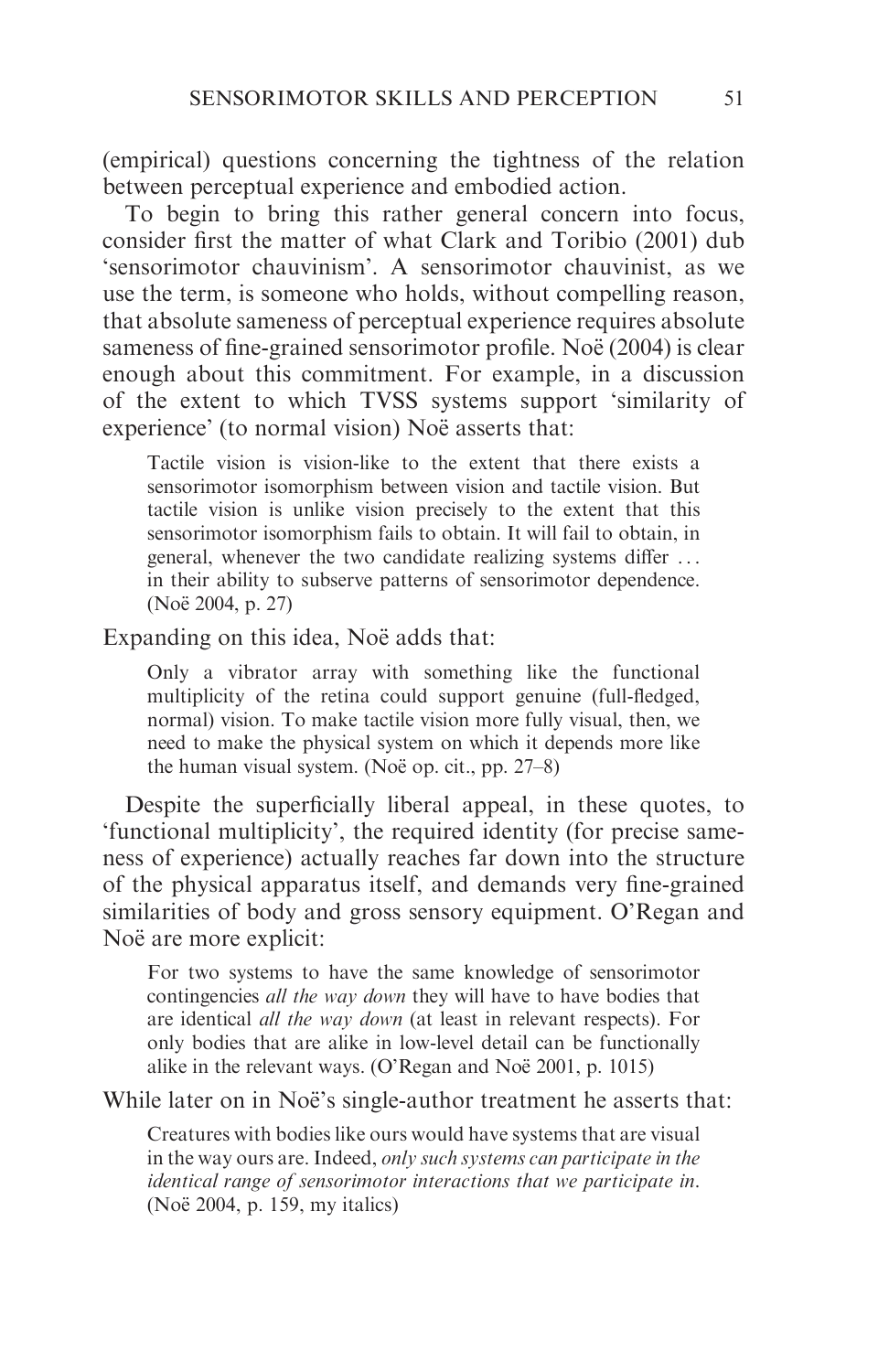The position is thus that while some coarse-grained isomorphisms may be sufficient to begin to render the experience of a differently embodied being visual, the full glory of normal human visual experience depends upon a gross sensorimotor profile that very sensitively tracks the fine details of human embodiment (including, we saw, such matters as the precise curve of the eyeball). $6$  Of course, even such a strong view need not be (as Noë (2004, p. 28) rightly points out) chauvinistic if the requirement of full sensorimotor isomorphism (for identity of experience) flows from a compelling theoretical model.

But does it? The claim in question (let's call it the claim of Fine-Grained Sensorimotor Dependence) is that every difference in fine-grained patterns of sensorimotor dependence will potentially impact any associated perceptual experience. Notice that this consequence does not in any way follow from the fact (if it is a fact) that prediction learning plays a key role in the acquisition of certain kinds of perceptual knowledge and understanding. For the upshot of such learning might well be forms of understanding that are systematically insensitive to some changes in sensory stimulation, while exaggerating others.

Notice also that the patterns of sensorimotor dependence in question cannot themselves be patterns in experiential space (in the space of appearances) on pain of triviality. For of course, every difference in experience implies some difference in experience. But if we step outside the phenomenological arena, then the claim (of Fine-Grained Sensorimotor Dependence) looks to involve the premature settling of what should be an open empirical question.

Thus suppose, to imagine a concrete case, that certain patterns of sensorimotor dependence concern the relations between movement and retinal stimulation. And suppose that some very small difference in embodiment makes a very small difference to such patterns. It is surely an open empirical question whether every difference in respect of such stimulation makes a difference to the content and character of any conscious perceptual experience

<sup>6.</sup> Thus we read that '. . . it turns out that there is good reason to believe that the sensorimotor dependencies are themselves determined by low-level details of the physical systems on which our sensory systems depend. The eye and the visual parts of the brain form a most subtle instrument indeed, and thanks to this instrument, sensory stimulation varies in response to movement in precise ways. To see as we do, you must have a sensory organ and a body like ours' (Noë  $2004$ , p. 112).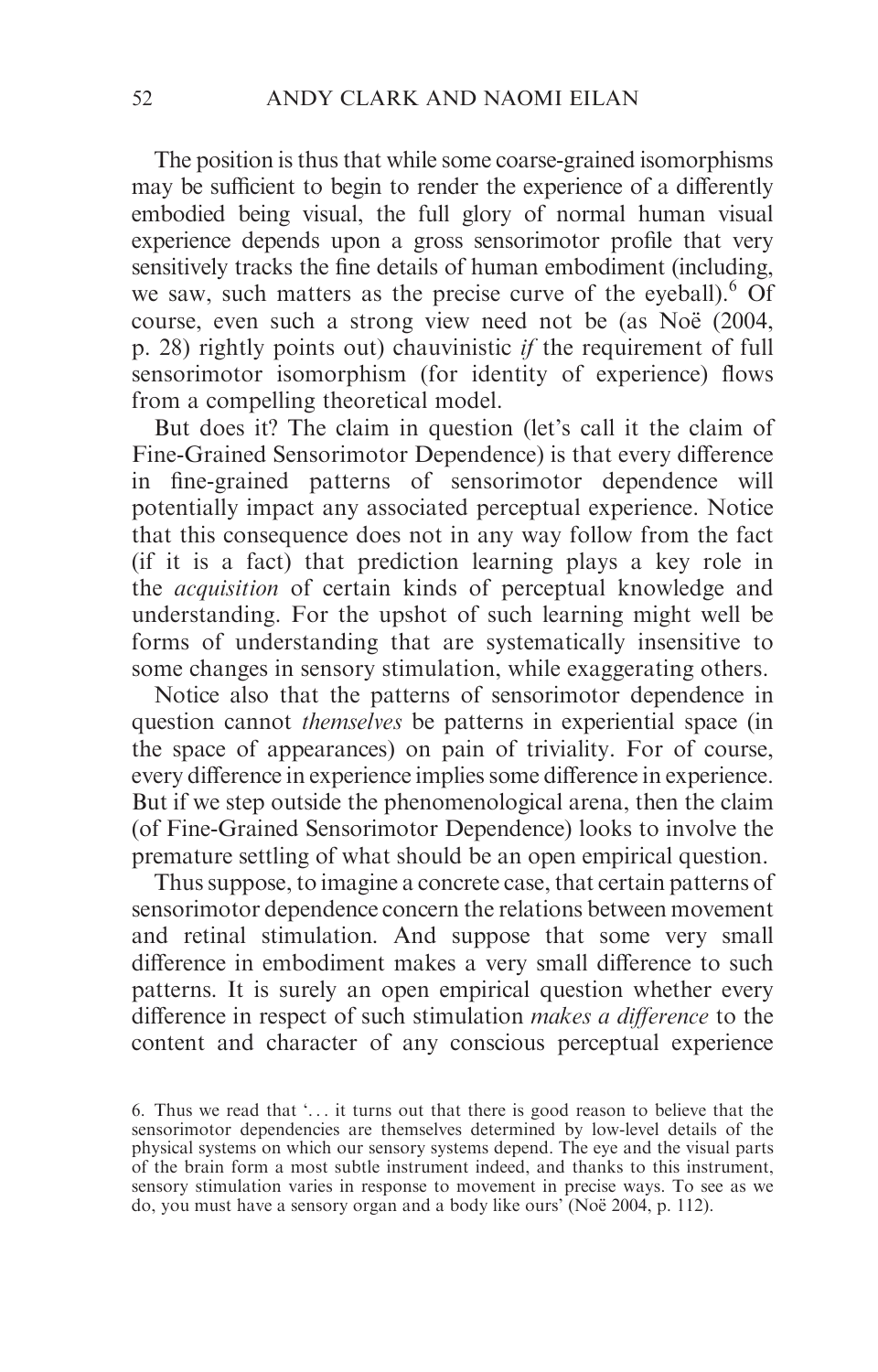that ensues. And the same will be true wherever in the processing story we choose to focus, even if we opt for patterns of cortical rather than retinal stimulation.

Systematic insensitivities might, in fact, serve some functional purpose. It is easy to imagine design and engineering considerations that would favour various kinds of buffering, filtering, and recoding of perceptual inputs such that the contents and character of conscious perceptual experience might be determined at some considerable remove from the fine-grained details of sensorimotor loops. As we shall later see, there is some reason to believe that human perceptual experience is indeed determined at just such a remove, and that it involves tweaked and optimized representations that do not march sensitively in step with the flow of gross sensory stimulation.

It might be objected that the kind of hypersensitivity I am contesting is simply the price one pays for appealing to embodied skills as an alternative to traditional appeals to qualia. But this is not so. For the skills to which such deflationary accounts (among which I count the strong sensorimotor theory) appeal may themselves be coarse- or fine-grained, and may thus involve activities and capacities that are systematically insensitive to some of the goings-on at the sensorimotor frontier. For example, they may focus on what Matthen (2005) (and see also Pettit 2003) calls 'epistemic' skills: skills of sifting, sorting, classifying, selecting, choosing, re-identifying and comparing. These skills (which must, in any deflationary context, be said to constitute, rather than to call upon, perceptual experience) may depend on modes of processing and forms of internal representation that ultimately float free of the full spectrum of fine sensorimotor detail. Nor, finally, need the appeal to skills (rather than qualia) force us to abandon the notion of a distinctive personal level at which a cognitive agent has access to (some) information. That is to say, it should not force us to abandon the notion of that which is in some important sense *manifest* (see Pettit 2003) to the agent concerned.

I suspect that in his (admirable) eagerness to avoid the qualia trap, Noë has been led to define appearances rather too directly in terms of objective relations between objects and perceivers, with the result that whatever impacts this objective relation (more precisely, whatever impacts the way this relation unfolds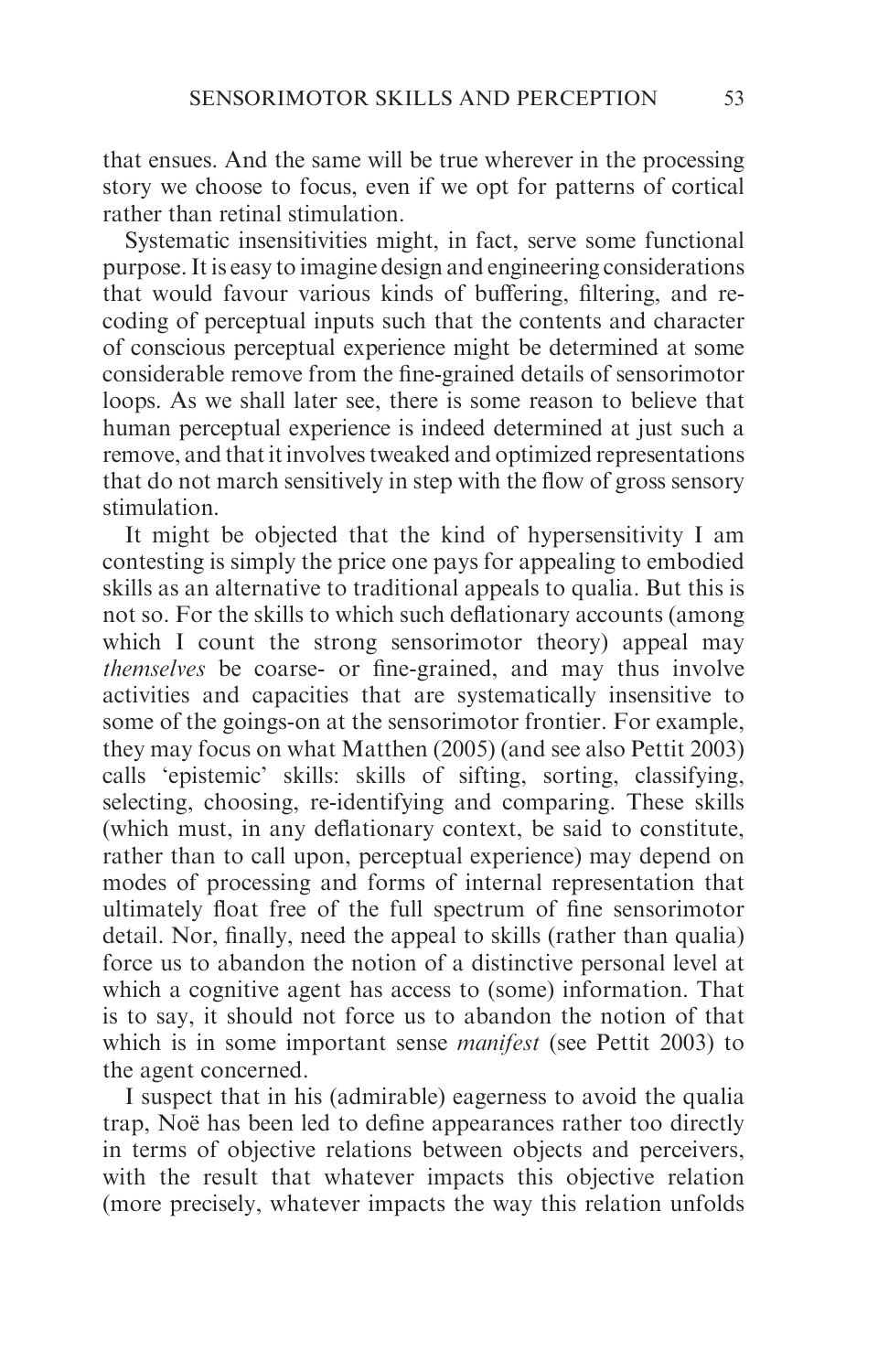during sensorimotor activity) is said to impact (if only very subtly) how things look to the agent. Other ways of unpacking a skillbased account need not, as we'll see, buy into this kind of picture. But before exploring such a possibility, it helps to introduce a missing layer of complexity in (at least some versions of ) the strong sensorimotor model itself.

#### III

What Reaching Teaches. The complexity in question concerns the role of reason and planning in (what might be thought of as) the architecture of perceptual experience. According to O'Regan and Noë we are conscious of a specific visually presented state of affairs only when our practical knowledge about the ways movement will yield sensory change is actively invoked in the service of reason, planning and judgement. In such cases we do not merely exercise our mastery of sensorimotor contingencies, for we do this even when we are unaware of our own actions, as when returning a fast tennis serve or absent-mindedly driving along a familiar road. Rather, conscious awareness enters the scene when we make use of that very same knowledge of sensorimotor contingencies 'for the purposes of thought and planning' (O'Regan and Noë  $2001$ , p. 944). On this account to consciously see is

to explore one's environment in a way that is mediated by one's mastery of sensorimotor contingencies, and to be making use of this mastery in one's planning, reasoning and speech behavior. (O'Regan and Noë op. cit., p. 944)

The point of adding such a requirement is clear. Very often, when we exercise our implicit knowledge of patterns of sensorimotor dependence, no corresponding perceptual awareness ensues. To explain the difference, O'Regan and Noë invoke use in reason, planning and speech behaviour as a kind of spotlight that allows some (but not all) of our active knowledge of sensorimotor contingencies to condition perceptual awareness.<sup>7</sup>

<sup>7.</sup> Interestingly, this requirement (which is made much of by O'Regan and Noë) is nowhere in evidence in Noë's 2004 solo treatment. What we find there is just the bare idea of the active use of specific bodies of knowledge concerning sensorimotor dependencies in the guidance of behaviour. Noë (personal communication) picks this issue out as one where his views are in a state of flux. The guiding thought, he writes, is that 'being conscious of a feature is actively probing it—it's reaching out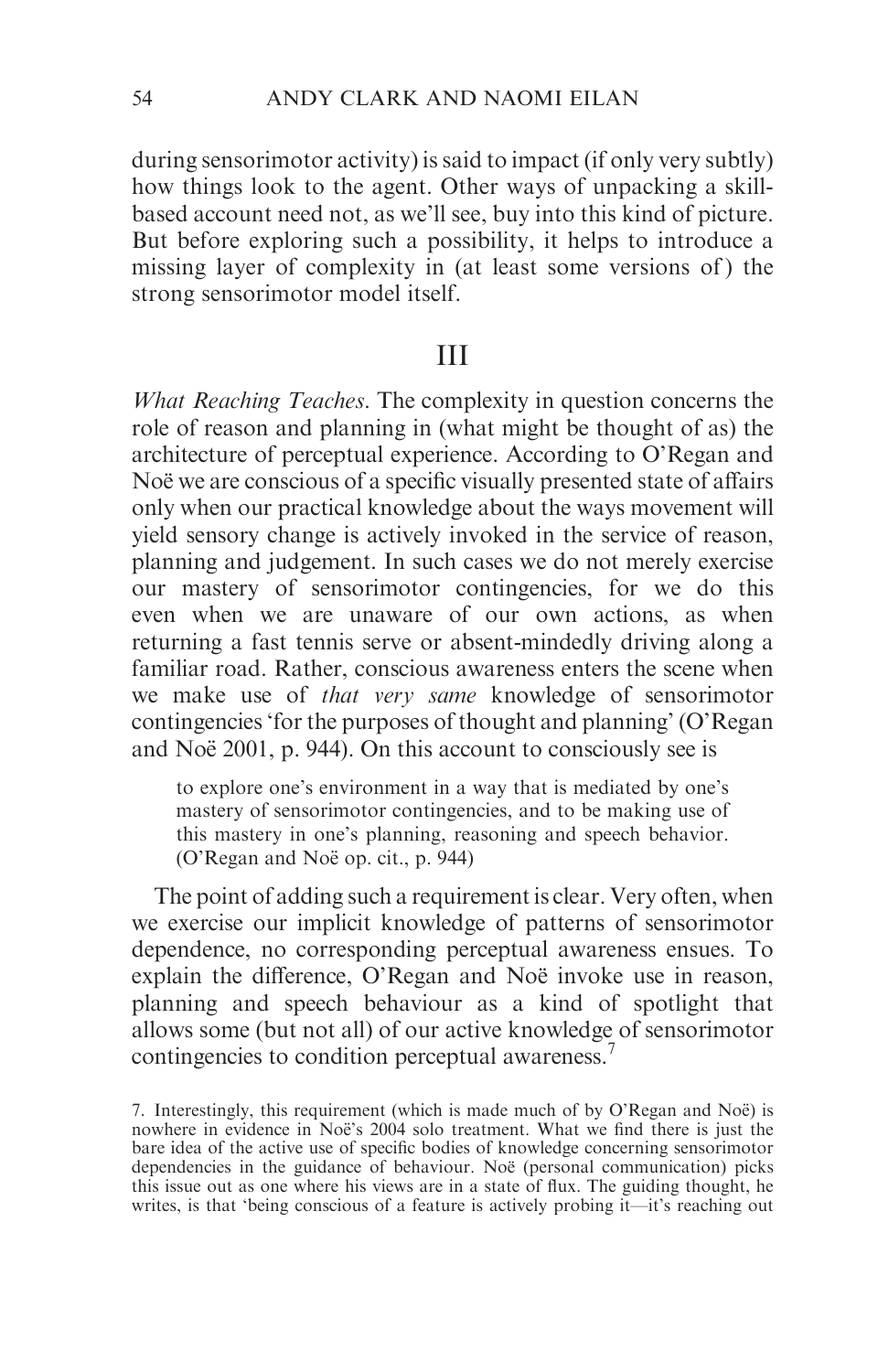There is, however, another possibility hereabouts, one that has significant empirical support and that is ultimately (or so I shall argue) at odds with the strong sensorimotor model. This is the possibility (Milner and Goodale 1995, Clark 2001, Jacob and Jeannerod 2003) that the contents of conscious perceptual experience are determined by the activation of a distinctive body of internal representations operating quasi-autonomously from the realm of direct sensorimotor engagement. Such representations are perceptual but are geared towards (and optimized for) the specific needs of reasoning and planning rather than those of fluent physical engagement. These representations are conditioned by a stream of inputs that do indeed originate at the sensors, but this stream proceeds in large part in parallel to the processing stream dedicated to the fluid control of online, fine-tuned, sensorimotor engagement, and is systematically insensitive to much of the lower-level detail.

These 'dual-stream' models appear to differ from strong sensorimotor models in at least two crucial respects. First, they depict visual experience as depending on a suite of representations optimized for reasoning and planning, whereas strong sensorimotor models depict visual experience as occurring when (possibly very fine-grained) sensorimotor knowledge is either simply *active*, or more plausibly when it is *put into contact with*, or used for the purposes of, reasoning and planning. Second, these models looks to be fully compatible with the idea (rejected outright by the strong sensorimotor model) that conscious visual experience might often (and perhaps always) depend on specific local aspects of internal representational activity rather than on whole-animal sensorimotor loops.

A major part of the empirical impetus for the dual-stream story comes from Milner and Goodale, who suggest (1995) that conscious visual awareness reflects information-processing activity in a specific visual processing stream geared towards enduring object properties, explicit recognition, and semantic recall. This

and making contact with it, as it were'. But such active probing surely characterizes the intelligent saccades of the driver's eyes even when the driver is attending to other matters and not consciously experiencing the details of the road. Alternatively, if active probing means something like 'probing in the context of attentive problemsolving', then we are back to the full-strength role for reason and planning assigned by O'Regan and Noë.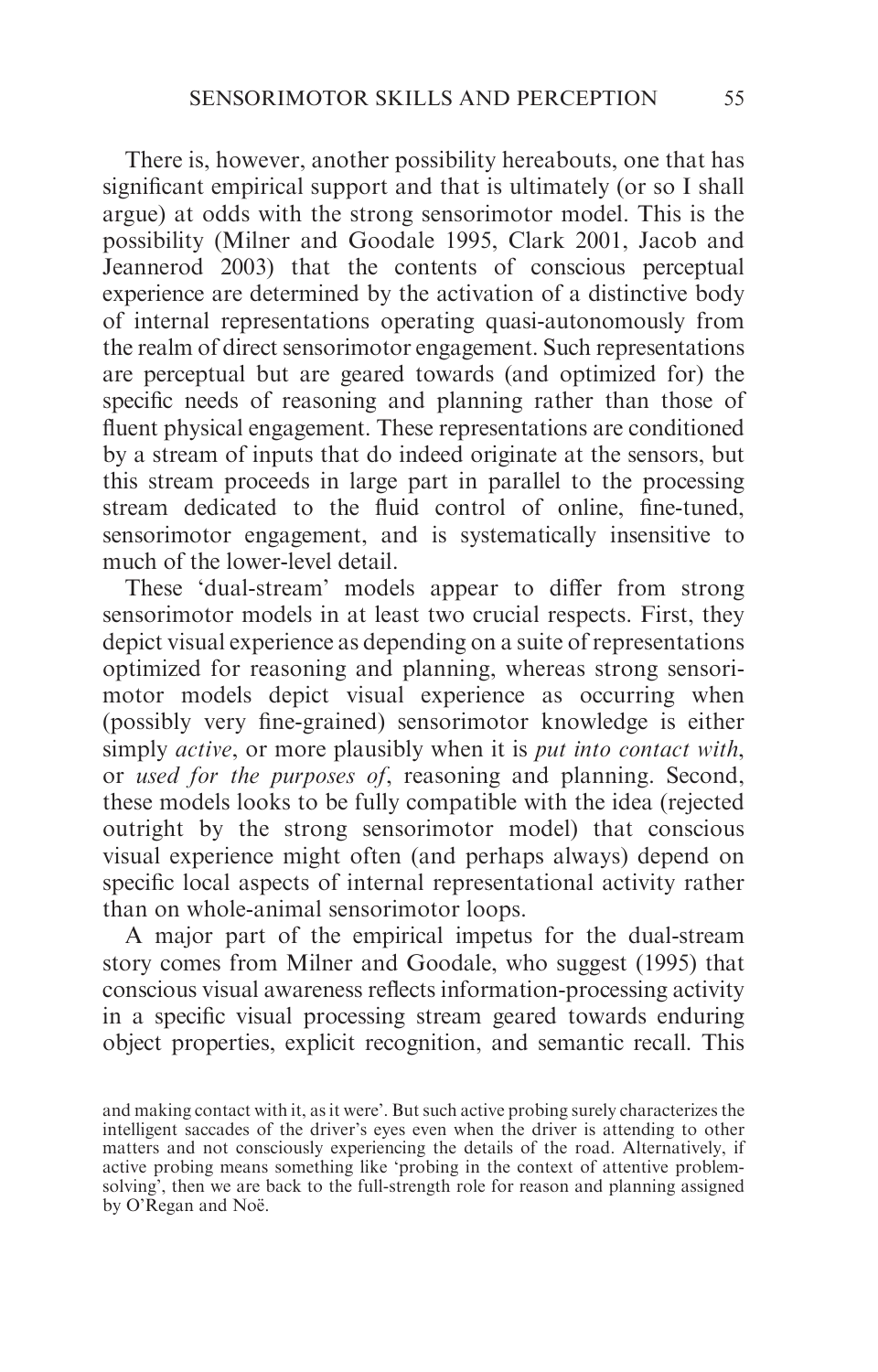stream—the ventral stream—is also in charge whenever real-world objects are unavailable, and governs our attempts to mime actions on imagined or recalled objects. Actual object-based motor engagements, by contrast, are depicted as the province of a semiautonomous processing stream—the dorsal stream—that guides fluent motor action in the here and now. Milner and Goodale thus contrast capacities of visually-guided action and capacities of conscious visual perception, suggesting that these come apart in a variety of unexpected and revealing ways.

In support of this hypothesis, Milner and Goodale invoke a rich body of data concerning patients with damage to areas in either the dorsal or ventral streams. The best known of these is the patient DF who suffers from ventral stream lesions and cannot visually identify objects or visually discriminate shapes. Nonetheless, she is able to pick up these very same objects—that she cannot visually identify—using fluent, well-oriented precision grips. Others, by contrast, suffer dorsal stream lesions and

have little trouble seeing [i.e., identifying objects in a visual scene] but a lot of trouble reaching for objects they can see. It is as though they cannot use the spatial information inherent in any visual scene. (Gazzaniga 1998, p. 109)

Milner and Goodale also cite performance data from normal human subjects using experimental paradigms such as Aglioti et al.'s ingenious use of the Tichener Circles illusion. In the standard illusion, subjects misjudge the relative size of two circles each surrounded by a ring of larger or smaller circles. Aglioti et al. (1995) set up a physical version of the illusion using thin poker chips as the discs, and then asked subjects to 'pick up the target disc on the left if the two discs appeared equal in size and to pick up the one on the right if they appeared different in size' (Milner and Goodale 1995, p. 167). The surprising upshot was that even when subjects were unaware of—but clearly subject to—the illusion, their motor control systems produced a precisely fitted grip with a finger-thumb aperture perfectly suited to the actual (non-illusory) size of the disc. This aperture was not arrived at by touching and adjusting, but was instead the direct result of the visual input. Yet—to repeat—it reflected not the illusory disc size given in the subject's visual experience, but the actual size. In short: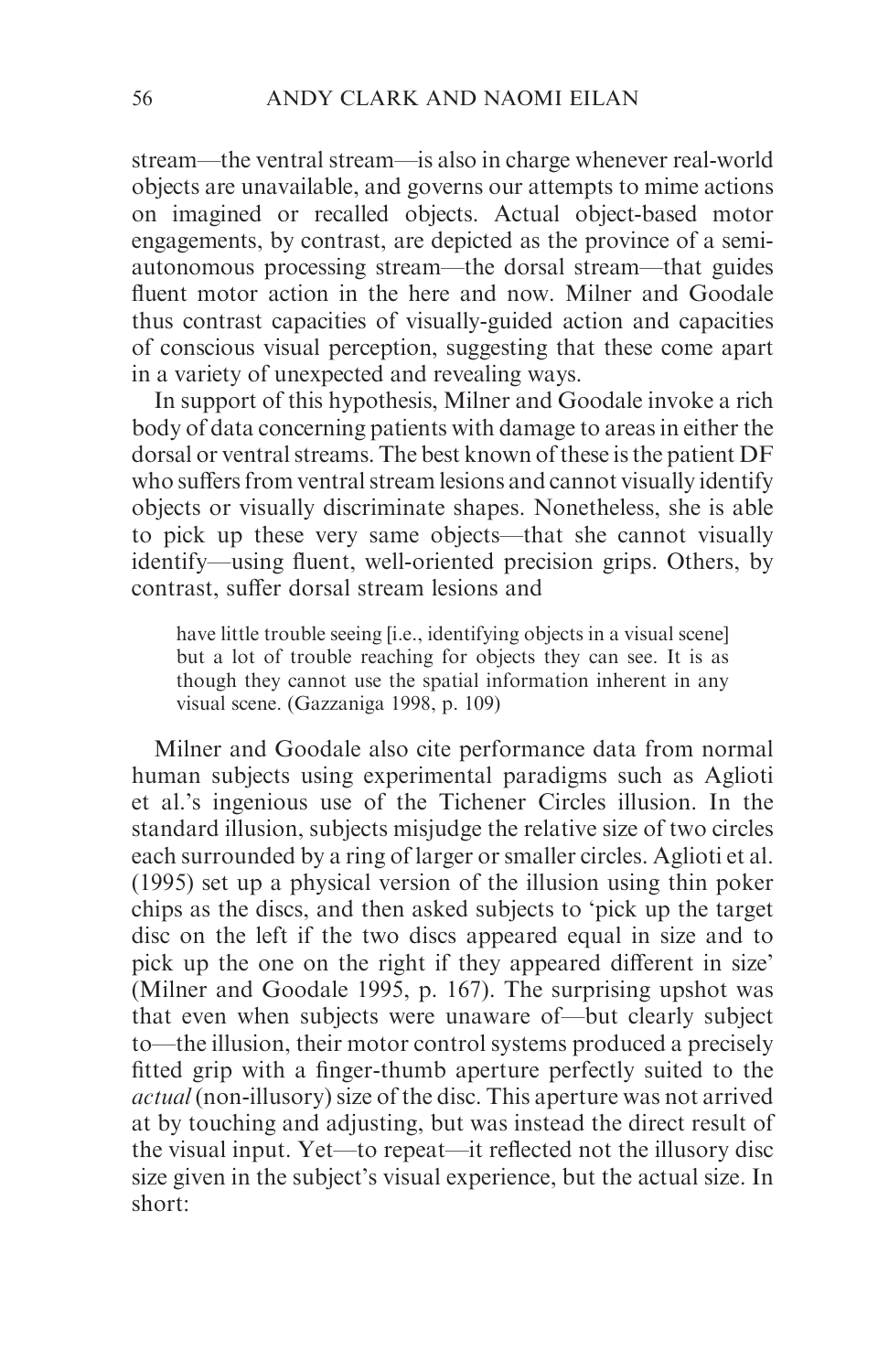Grip size was determined entirely by the true size of the target disc [and] the very act by means of which subjects indicated their susceptibility to the visual illusion (that is, picking up one of two target circles) was itself uninfluenced by the illusion. (Milner and Goodale 1995, p. 168)

This was, indeed, a somewhat startling result, again suggesting  $8$ that the processing underlying visual awareness may be operating quite independently of that underlying the visual control of action.

Finally, Milner and Goodale invoke a number of computational conjectures concerning the inability of a single encoding to efficiently support both visual form recognition and visuomotor action. I shall not further rehearse these bodies of evidence here (see Clark 1999, 2001, Jacob and Jeannerod 2003). Notice, however, that it seems very likely that prediction learning will play a big role in the development and exercise of the kinds of skill that best characterize the (putatively non-conscious) dorsal stream. For smooth visuomotor action (such as reaching and grasping without jagged movements or unwanted oscillations) looks to require the ability to predict the next sensory input in advance of its actual (too late) arrival at the sensory peripheries, and this kind of prediction (see Clark and Grush 1999) certainly requires implicit knowledge of sensorimotor dependencies.

At this point it will be useful to locate the dual visual systems hypothesis in a wider framework. This framework depicts conscious visual perception as making available—at the personal level—forms of encoding and representation optimized for (or simply specialized for) their role in reasoning, choice and action-selection rather than for their role in actual sensorimotor engagement. Thus in the Titchener Circles experiment, the conscious visual representations would be specialized ( just as Milner and Goodale suggest) to guide the choice of which disc to pick up, and the choice of what kind of grip to deploy (one apt for picking up and not for, say, throwing). The conscious illusion (of one circle's being larger than another) may then be best explained by the visual system's delivering a representation

<sup>8.</sup> There has been much discussion, pro and con, of this example in the recent literature. For a good overview (whose conclusion is that a weakened form of dual-stream model is probably correct) see Jacob and Jeannerod 2003. For further discussion of these complexities, see Clark 2001.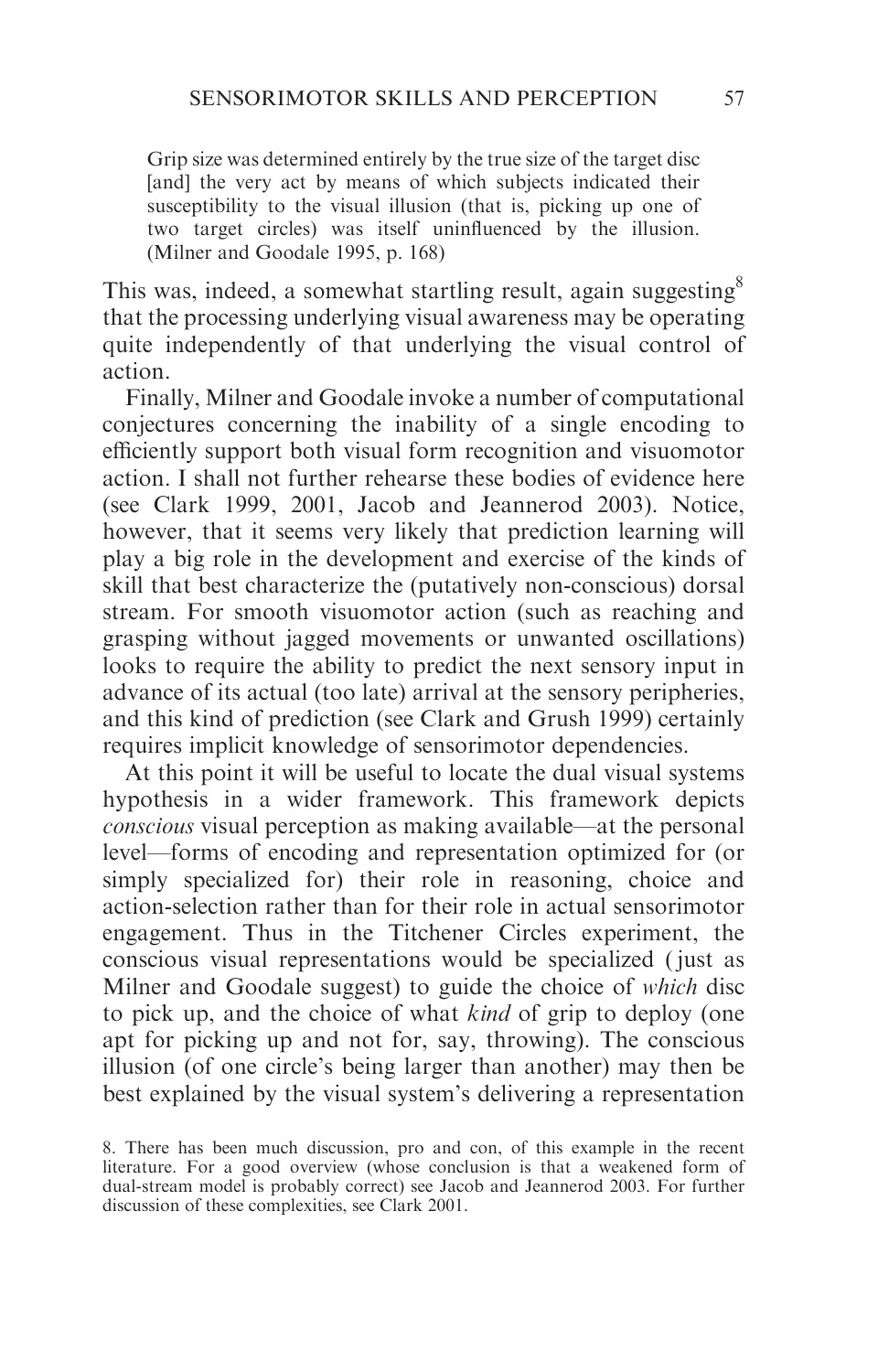enhanced in the light of information about relative size, a trick that is effective for reasoning and choice in most ecologically realistic situations, but that would be damaging (resulting in a mass of failed or botched encounters) were it replicated by fine sensorimotor control systems.

This general model of the functional role of conscious awareness is found in (among others) the work of Koch (2004) who speaks of 'summaries' apt to aid frontal regions in the selection of one among a set of possible types of action or response. It is also suggested by Campbell's (2002) 'targets' view of consciousness, and (in the treatment closest to the present account) in Jacob and Jeannerod's (2003) delicately nuanced version of the dual visual streams view.<sup>9</sup>

Common to all these views is the image of conscious perceptual experience as reflecting the content of representations whose special cognitive role is to enable the deliberate selection of targets for action and of types of action, and to support a range of 'epistemic skills' such as sorting, sifting, comparing and the like (see Pettit 2003, Matthen 2005). Representations optimized for such purposes need not, and typically do not, reflect the full intricacies of our actual ongoing sensorimotor engagements with the world. Instead, they are geared, tweaked and nuanced so as to inform reason, selection, comparison and choice. They thus reflect only the very broad outlines of a space of possible targets and possible kinds of sensorimotor engagement. And though they must be sensitive to sensory input, they need not (indeed, must not) be sensitive to every nuance in the ongoing mass of sensory stimulation. The representations that ultimately determine visual experience are quite distinct, this alternative account insists, from those that support the sensorimotor loops by means of which we successfully engage the very world we perceive. They are, nonetheless, still distinctively visual, in so far as they represent the special kinds of information gathered  $(in$  normal agents) by  $(part of)$  the visual pathway: features such as rough spatial location, colour, shape, and so on. TVSS systems, on this account, aim to make the same kinds of information available by means of superficially different sets of signals, and will succeed to whatever extent this turns out to be

<sup>9.</sup> It also seems implicit in Matthen's (2005) account of the class of 'descriptive sensory systems'.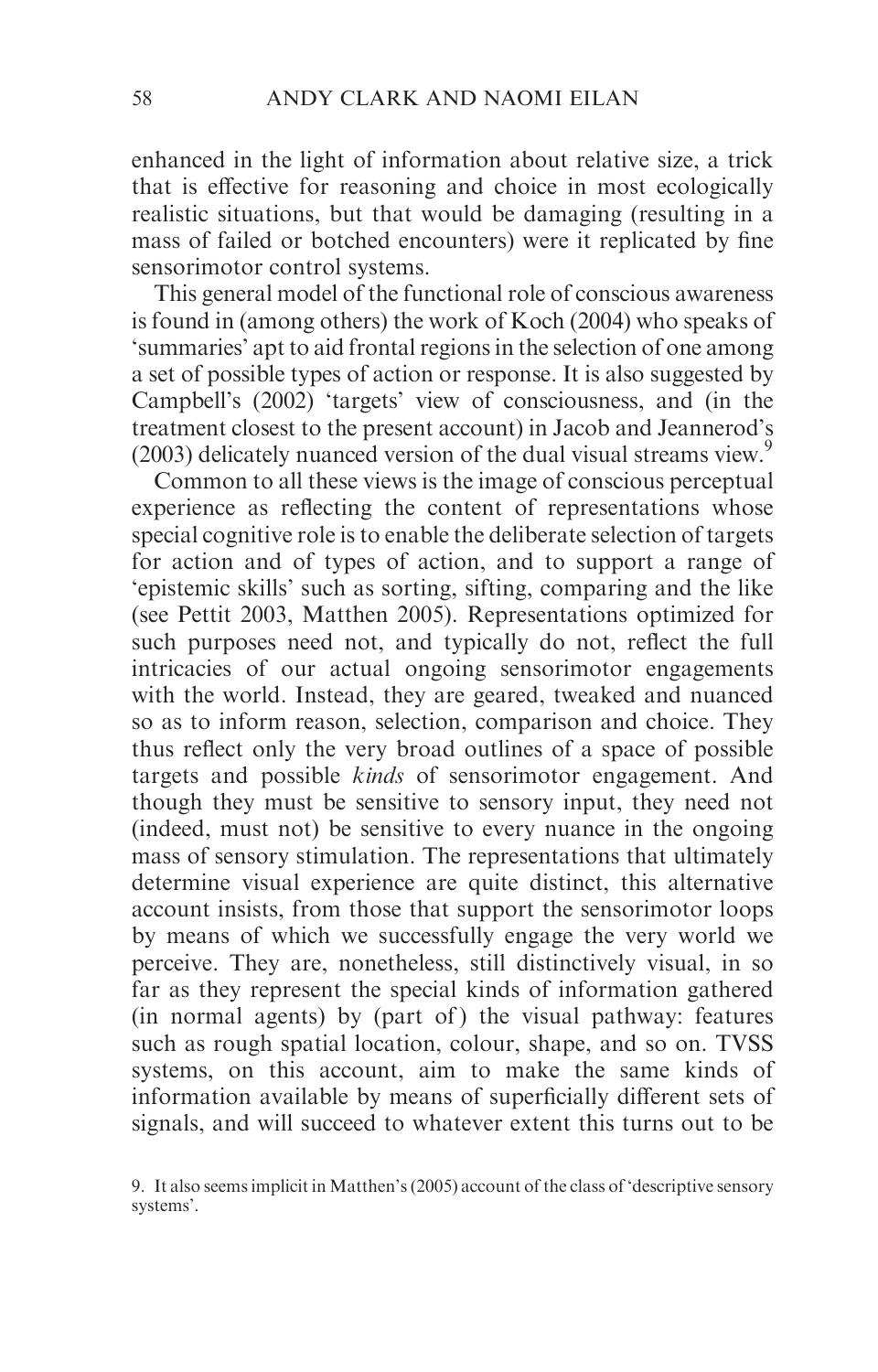possible (which will in turn depend both on the nature and extent of neural plasticity and on the ability, of these alternate input devices, to make the same bodies of information available, and at roughly the same time-scale: for this take on TVSS, see Bach y Rita and Kercel 2003).

Noë (2004, p. 19) claims that these dual visual systems ideas are 'at best orthogonal to the basic claims of the enactive approach'. The reason given (see also op. cit., p. 11) is that the enactive approach makes no claims about what conscious visual perception is for, and hence remains neutral on the topic of vision-for-action versus vision-for-conscious-perception. More positively, O'Regan and Noë (2001, p. 969) claim that, with a few provisos, there is actually a good fit between the strong sensorimotor model and the dual visual systems ideas, since the requirement (for conscious experience) that sensorimotor knowledge be active in the service of reason and planning predicts the kinds of dissociation found in the literature.

I think it should be clear, however, that such direct attempts at reconciliation cannot succeed. For what is at issue is not simply the evidence of (substantial) dissociation but the best functional and architectural explanation of that evidence. And the best functional and architectural explanation, according to Milner, Goodale and others, is that conscious perceptual experience reflects the activation of representations that have less to do with the fine details of world-engaging sensorimotor loops, and more to do with the need to assign inputs to categories, types, and relative locations, so as better to sift, sort, select, identify, compare, recall, imagine and reason.

The contrast between the two views emerges in, for example, O'Regan and Noë's surprising description of DF as a case of 'partial awareness' in which 'she is unable to describe what she sees but is otherwise able to use it for the purpose of guiding action' (op. cit., p. 969). DF, recall, is able to use visually presented information for some purposes, for example, to post a letter into a slot, even though she claims not to visually experience the shape, colour or orientation of the slot. O'Regan and Noë depict this as a case of 'partial awareness', since visual information is still playing an action-guiding role in the overall organism–environment loop. But this surely conflates visual awareness with the use of visual information, precisely the knot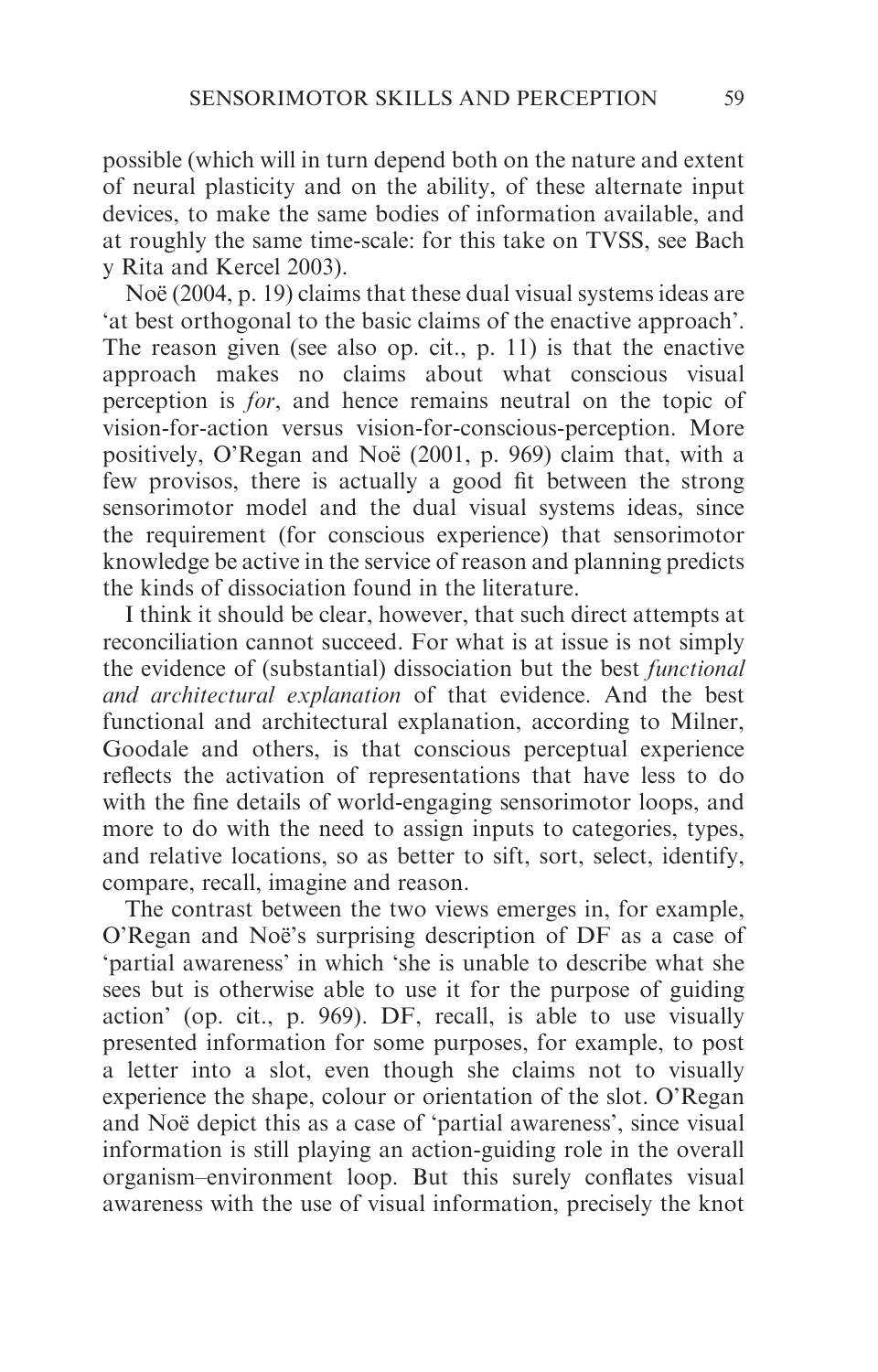that Milner and Goodale were trying to untie. For this reason Goodale (2001) rejects O'Regan and Noë's account of DF, pointing out that she 'shows almost perfect visuomotor control in the absence of any evidence that she actually ''sees'' the form of the object she is grasping'.

Here, I suspect, the enactive framework is trying to wag the empirical dog. For the enactive framework is, as we saw, pre-committed to linking the perceptual facts to facts about whole animal embedded, embodied activity. Perception, including conscious perception, is thus said to be 'a kind of skilful activity on the part of the animal as a whole' (Noe 2004, p. 2; and see Varela, Thompson and Rosch 1991). $^{10}$  But this pre-commitment works against taking truly seriously the evidence for deep dissociations between vision-for-action and vision-for-perception.

In contrast with this 'whole animal' view, dual stream models are open to the possibility that specific perceptual capacities and experiences depend upon (and can be brought about by) the activity of specific aspects of neural circuitry. In the case of conscious visual experience, such models embrace the idea that processing in the ventral stream plays a special role in the construction of conscious experience, and that there is serious functional decomposition (coupled with dense online integration; see Jacob and Jeannerod 2003) between systems for conscious experience and systems for fluent, fine-tuned visuomotor action.

Such models retain the important emphasis on skills rather than qualia. But they do so while recognizing the very large extent to which the human agent is a *fragmented bag of embodied* skills, only some of which are potentially relevant to the contents and character of perceptual experience. In particular, these will be skills geared rather directly towards reasoning and planning, such as abilities of sifting, sorting, classifying, selecting, choosing, reidentifying, imagining, recalling and comparing. This special focus opens up a significant buffer zone between the fine details of movement and of motion-dependent sensory input and the rather more specialized skill base that determines the contents

<sup>10.</sup> As an aside, this same broad commitment, to the constitutive role of whole organism activity, probably leads to other oddities, such as Noë's later suggestion that a concert pianist, in losing his arms, would thereby (instantly, as what appears to be a matter of conceptual necessity) lose his know-how since 'the knowledge was, precisely, arm-dependent' (Noë 2004, p. 121).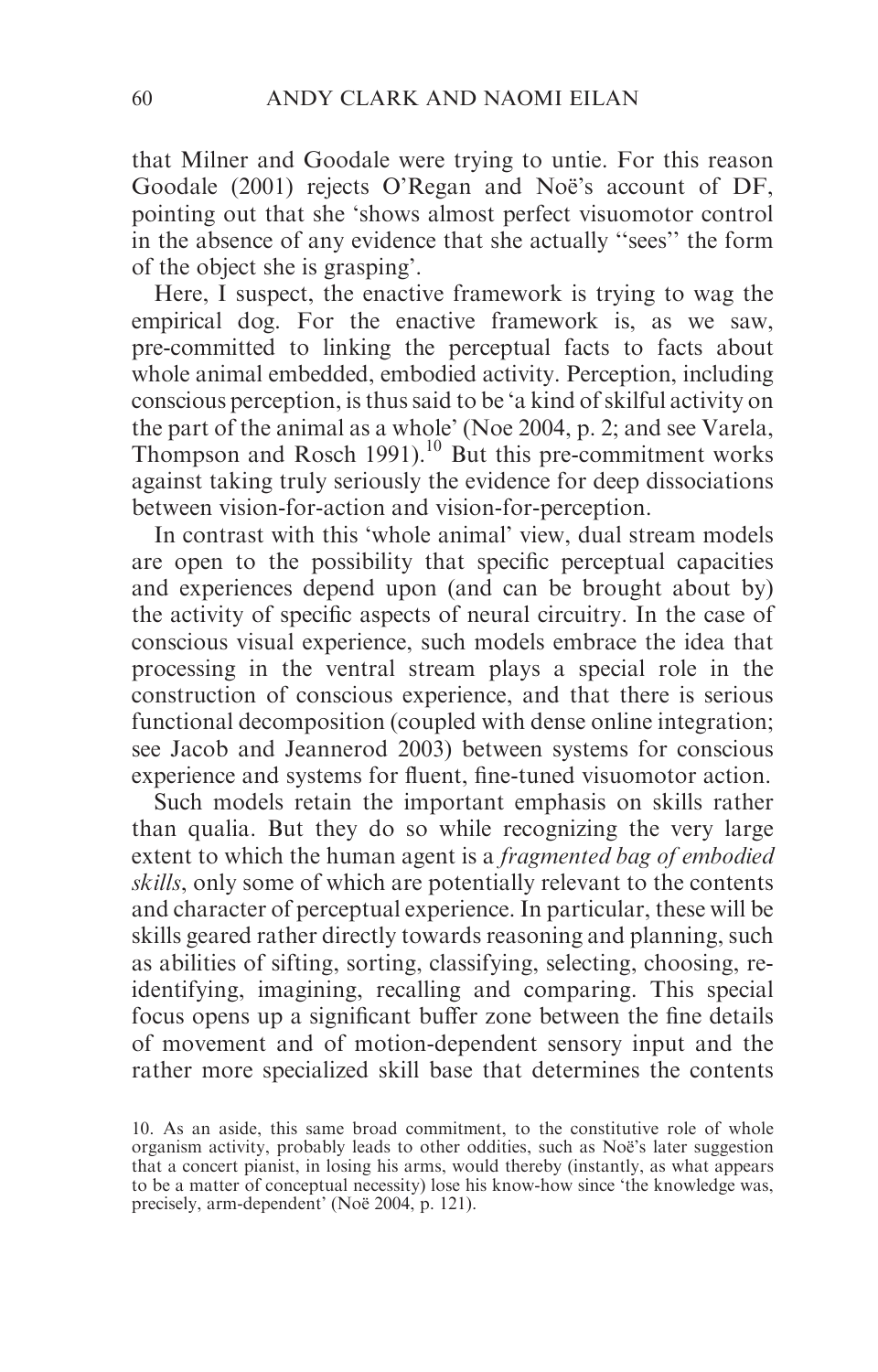and character of perceptual experience. What counts (for perceptual experience) is then this suite of epistemic skills, however they happen to be supported by cycles of low-level sensorimotor pick-up. And there is, as far as I can see, no compelling reason to believe that *these* kinds of epistemic skills need to march in tight lockstep with a being's full sensorimotor profile. Indeed, they may depend on representational forms that are deliberately (that is to say, productively) insensitive to many fine details of bodily orientation and sensory stimulation. If this is correct, then the perceptual experience of differently embodied animals could in principle be identical (not merely similar) to our own.

I'd like to end by addressing (however inadequately) what is perhaps the very largest issue hereabouts, namely the role of actual world-engaging loops in the construction of perceptual experience. For it is here that the greatest care is needed if we are to preserve what is most important in the sensorimotor account. Thus consider, to take one final example, the claim (Noë 2004, p. 67) that 'experiential content is itself virtual'. The idea here, in keeping with the general emphasis on sensorimotor contact with the world, is that experience presents all the detail in a visual scene as present, but virtually so, rather like 'the way that a web site's content is present on your desktop' (op. cit., p. 50). In the latter case, it can seem just as if, to use Noe's own example, you have the entire contents of the online version of the New York Times encoded on your hard drive. But of course, this is not so. Rather, information is accessed from the distant site on a kind of just-in-time, need-to-know basis. Similarly, according to Noë, we perceptually experience the visual scene as rich in detail. But this experience, while not illusory ( pace the Grand Illusion idea popularized by Dennett and others: see Noë  $2004$ , pp.  $50-67$ ) is rooted not in the presence of a rich neurally encoded representation of all that detail, but in our skill-based access to the requisite detail as and when needed:

The detail is present—the perceptual world is present—in the sense that we have a special kind of access to the detail, an access controlled by patterns of sensorimotor dependence with which we are familiar. (Noë 2004, p. 67)

This stress on access is correct and, I think, profoundly important.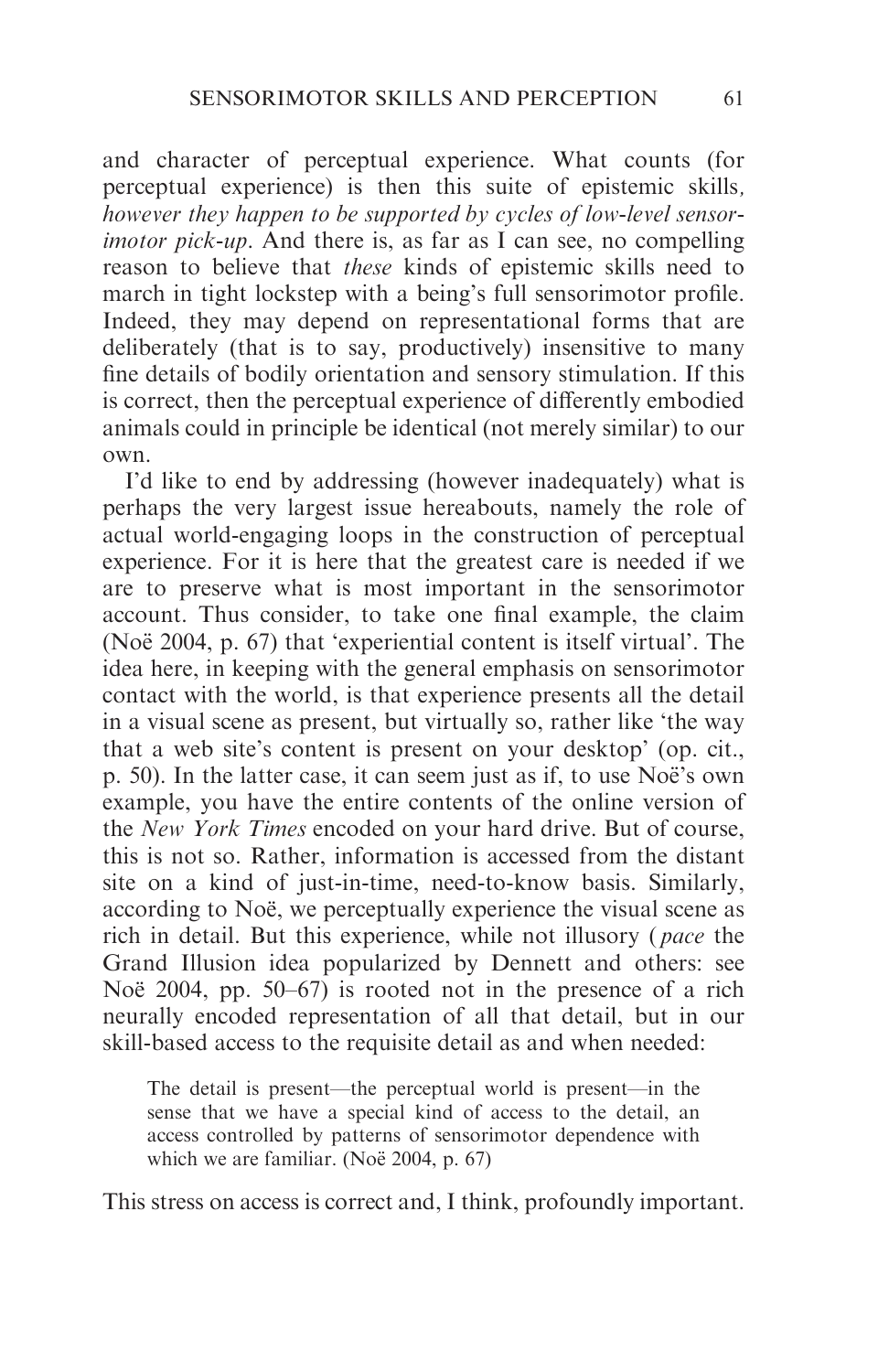But what *exactly* is the role of the actual sensorimotor loops by means of which such access is provided? How, that is to say, should we conceive the role of the *specific routines* by means of which we thus engage the world, retrieving more visual information as and when needed?

One radical possibility is that these specific sensorimotor loops are now part of the supervenience base for the present experience of richness. Another, only slightly less radical, possibility is that our implicit knowledge of these specific sensorimotor loops is part of the supervenience base for the present experience of richness. But still another possibility is that the present experience of richness is simply a present experience of the easy accessibility (of certain kinds of information) as and when needed, and that the specific world-engaging loops provide merely the contingent means to this end. The supervenience base for the perceptual experience of richness, on this model, would not include the routines that actually retrieve such information. Indeed, the very same experience of perceptual richness looks compatible with the running (behind the scenes, as it were) of a wide variety of quite different retrieval routines.

The deepest question raised by the strong sensorimotor model, is surely this: to what extent does the 'how' of information pick-up (the specific details of some sensorimotor retrieval routine) matter for perceptual experience itself ? My own suspicion, which I have tried to make plausible in the present treatment, is that such details may be merely the contingent means by which a certain higher-level, overarching functional organization is achieved. The kind of functional story required will vary from case to case, but will typically be pitched at some remove from the full details of our active sensorimotor repertoire.

#### IV

The Heideggerian Theatre. In sum, none of the considerations adduced by the strong sensorimotor theorist seem to support the radical conclusion that qualitative experience is 'not caused by and realized in the brain' (Noë 2004, p. 226). What does seem to be true is that intentionally-driven cycles of worldengaging organism–environment activity are the typical means by which neural circuitry becomes recruited so as to be poised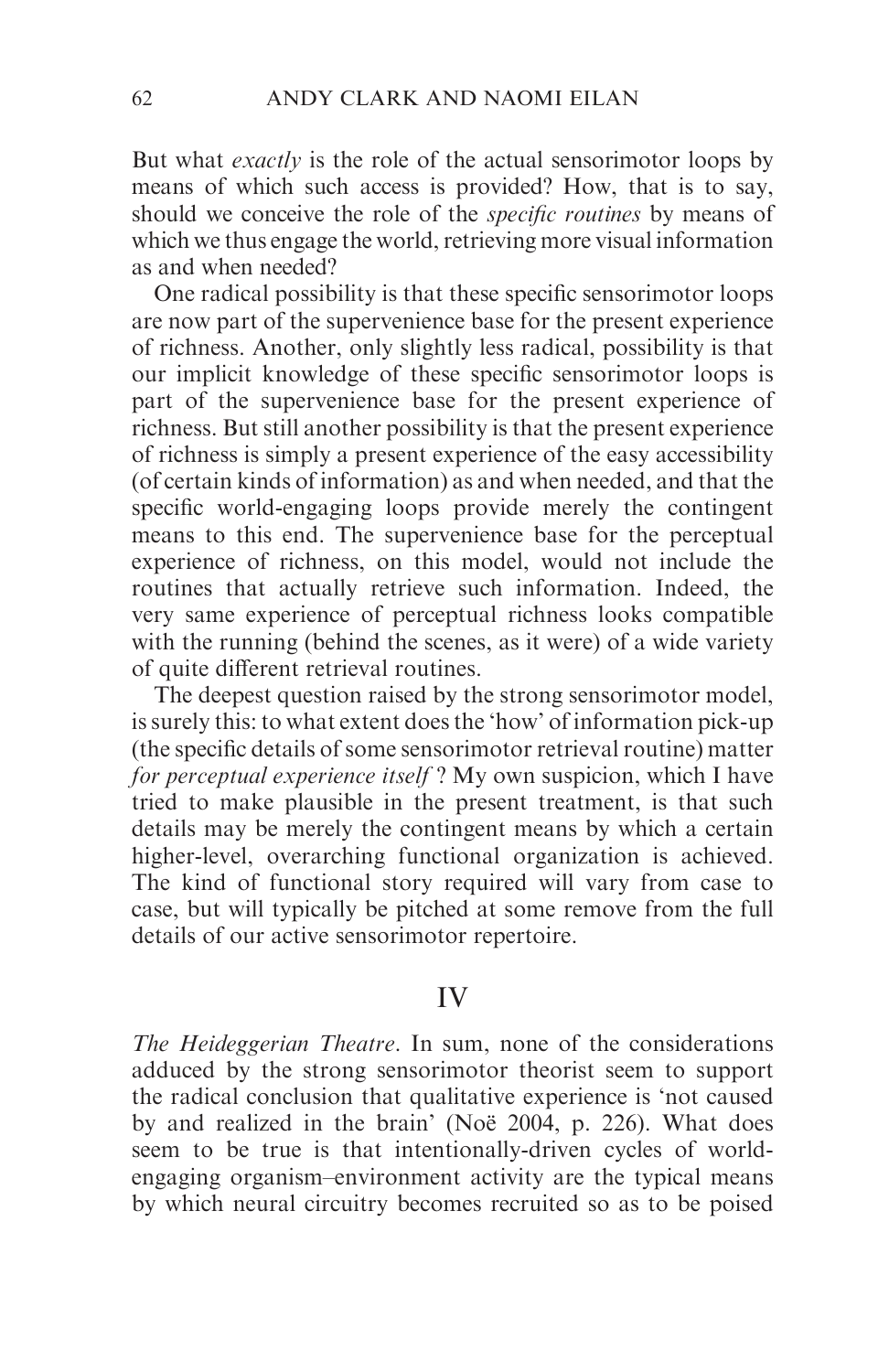to control certain key kinds of action. It is this achieved poise, rather than anything more specific to the neural circuitry itself, that then does the real explanatory work. Thus the fans of skillbased approaches (and I count myself among them) believe that the right kinds of action-enabling poise (of, I want to say, some active inner state) quite literally constitute the presence of perceptual experience of various kinds. The considerations concerning ventral stream processing suggest, however, that the relevant kinds of action-enabling poise<sup> $11$ </sup> are not tied to the fine detail of specific bodily equipment or motions. Instead, what matters is poise is for the control of a special class of more epistemically pregnant actions, such as those (highlighted by Dennett, Matthen and Pettit) of sifting, sorting, comparing and discriminating.

Suppose we then push the question: what is it about the active neural patterns that makes them yield or support the very experiences that they do? The best answer, just as the skillbased story insisted, looks to be: because they are such as to enable the kinds of activities they do. If that is so, there may simply be no answer to the bald (hard) question, 'Why does this pattern of neural pattern yield this experience?' Rather, the neural pattern, in bodily and worldly context, is such as to support a signature set of epistemic abilities, and it is these alone that explain (by constituting) the phenomenal content. The correct conclusion is that neural activity alone indeed suffices, as far as we can currently tell, to support any given perceptual experience, but that no explanation of the link between the neural activity and the experience can afford to ignore the shape of the space of enabled actions (of that special epistemic class) on pain of eventually identifying an unexplanatory disjunction instead of an explanatorily pregnant correlation.<sup>12</sup>

Strong sensorimotor models of perceptual experience do us a service by foregrounding embodied skills and eschewing appeals

<sup>11.</sup> It remains possible that more neglected elements of experience, ones other than those concerning the typical qualia suspects such as shape, colour, texture, and so on, may depend more directly on dorsal stream activity. Thus Matthen (2005, p. 301) argues that the 'feeling of presence' may depend on dorsal stream activity even if the other more descriptive elements do not.

<sup>12.</sup> For an argument of this kind, but without the stress on a special class of epistemic actions, see Hurley forthcoming.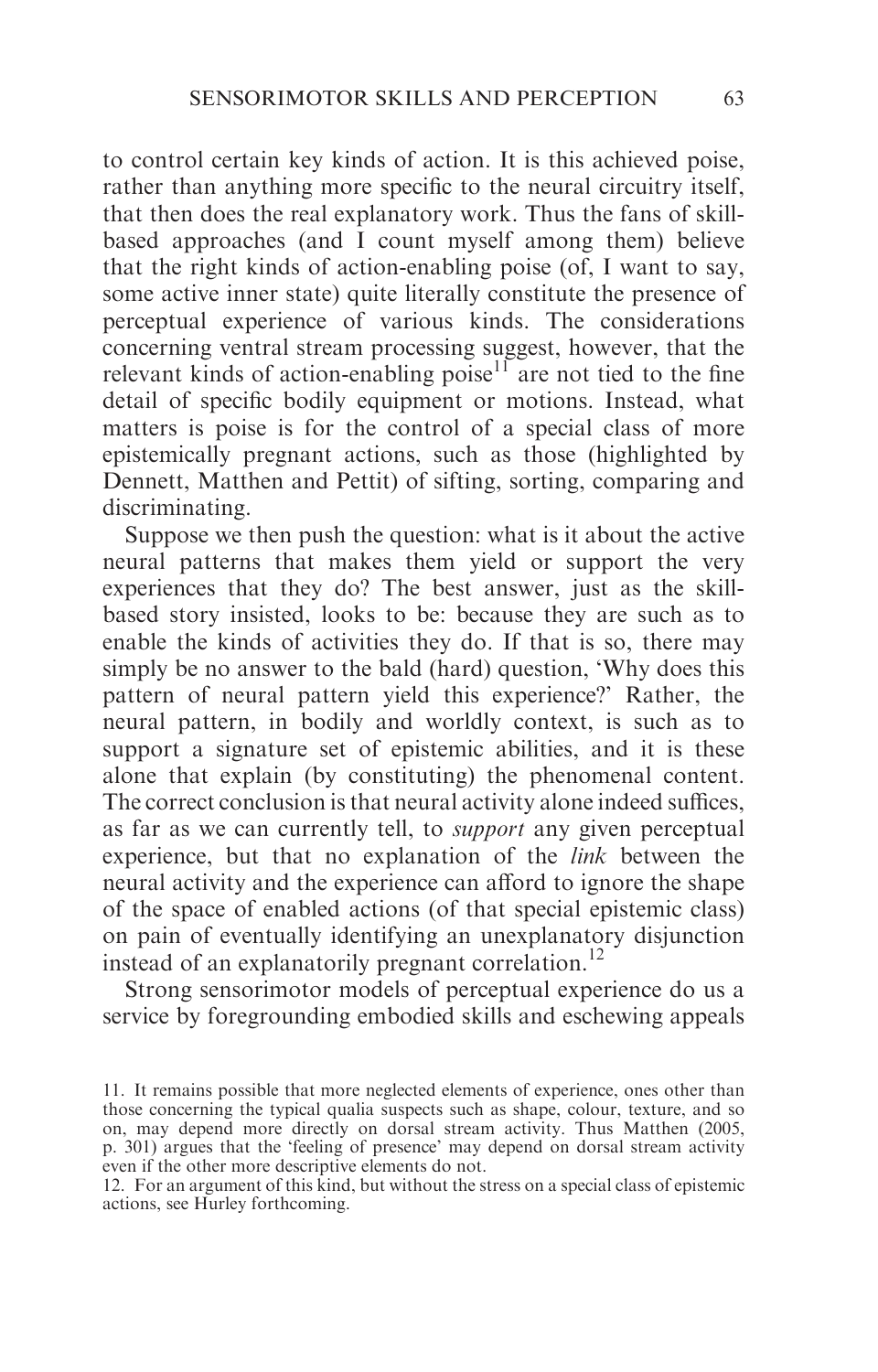to qualia as traditionally conceived. But they fail to do justice to the many firewalls, fragmentations and divisions of cognitive labour that characterize our engagements with the world our senses reveal. Strong sensorimotor models, despite (or perhaps because of) their emphasis on whole animal world-engaging activity, paper over this complex motley by casting everything prematurely in the single currency of known patterns of fine sensorimotor dependence. By trying to distil all that matters about human perceptual experience from the homogeneous mash of expectations concerning sensorimotor dependencies, such models are congenitally blind to the computationally potent insensitivity of key information-processing events to the full subtleties of embodied cycles of sensing and moving. In place of this common sensorimotor currency we need to consider a more complex picture that displays a cognitive economy replete with special-purpose streamings and with multiple, quasi-independent forms of internal (and external) representation and processing. To embrace such complexity is not to downplay the role of the body, but to reveal it aright. The body matters because it is the common locus of many (though by no means all) of these diverse epistemic currents and influences, and because it is their common, and often conflicted, object of proximal control. The body is (dare I say it?) the Heideggerian Theatre: the one place where it all comes together, or as together as it comes at all.

#### **REFERENCES**

- Aglioti, S., M. Goodale and J. F. X. DeSouza 1995: 'Size Contrast Illusions Deceive the Eye But Not the Hand'. Curr. Biol., 5, pp. 679–85.
- Bach y Rita, P. and S. W. Kercel 2003: 'Sensory Substitution and the Human–Machine Interface'. Trends in Cognitive Sciences, 7:12, pp. 541–6.
- Ballard, D. H., M. M. Hayhoe, P. K. Pook and R. P. N. Rao 1997: 'Deictic Codes for the Embodiment of Cognition'. Behavioral and Brain Sciences, 20, 4, pp. 723–67.

Bridgeman, B., S. Lewis, G., Heit and M. Nagle 1979: 'Relation Between Cognitive and Motor-oriented Systems of Visual Position Perception'. Journal of Experimental Psychology (Human Perception), 5, pp. 692–700.

Campbell, J. 2002: Reference and Consciousness. Oxford: Oxford University Press.

Churchland, P., V. Ramachandran and T. Sejnowski 1994: 'A Critique of Pure Vision'. In C. Koch and J. Davis (eds), Large-Scale Neuronal Theories of the Brain. Cambridge, MA: MIT Press, pp. 23–61.

Clark, A. 1997: Being There: Putting Brain, Body and World Together Again. Cambridge, MA: MIT Press.

- 1999: 'Visual Awareness and Visuomotor Action'. Journal Of Consciousness Studies, 6, 11–12, pp. 1–18.